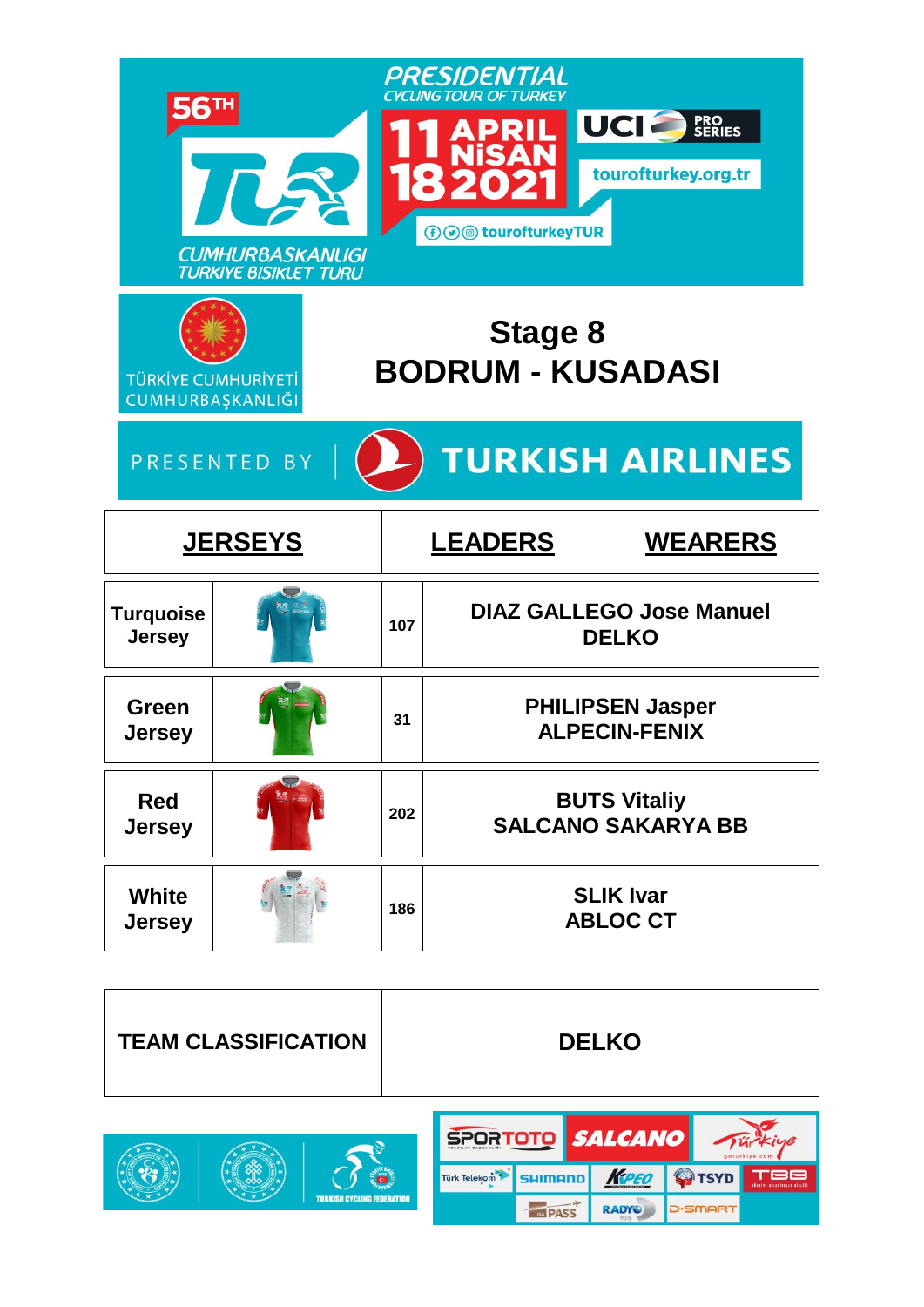

# **PHOTO-FINISH [STAGE](https://www.procyclingstats.com/race/tour-of-turkey/2021/stage-1) 8 : BODRUM - KUSADASI**

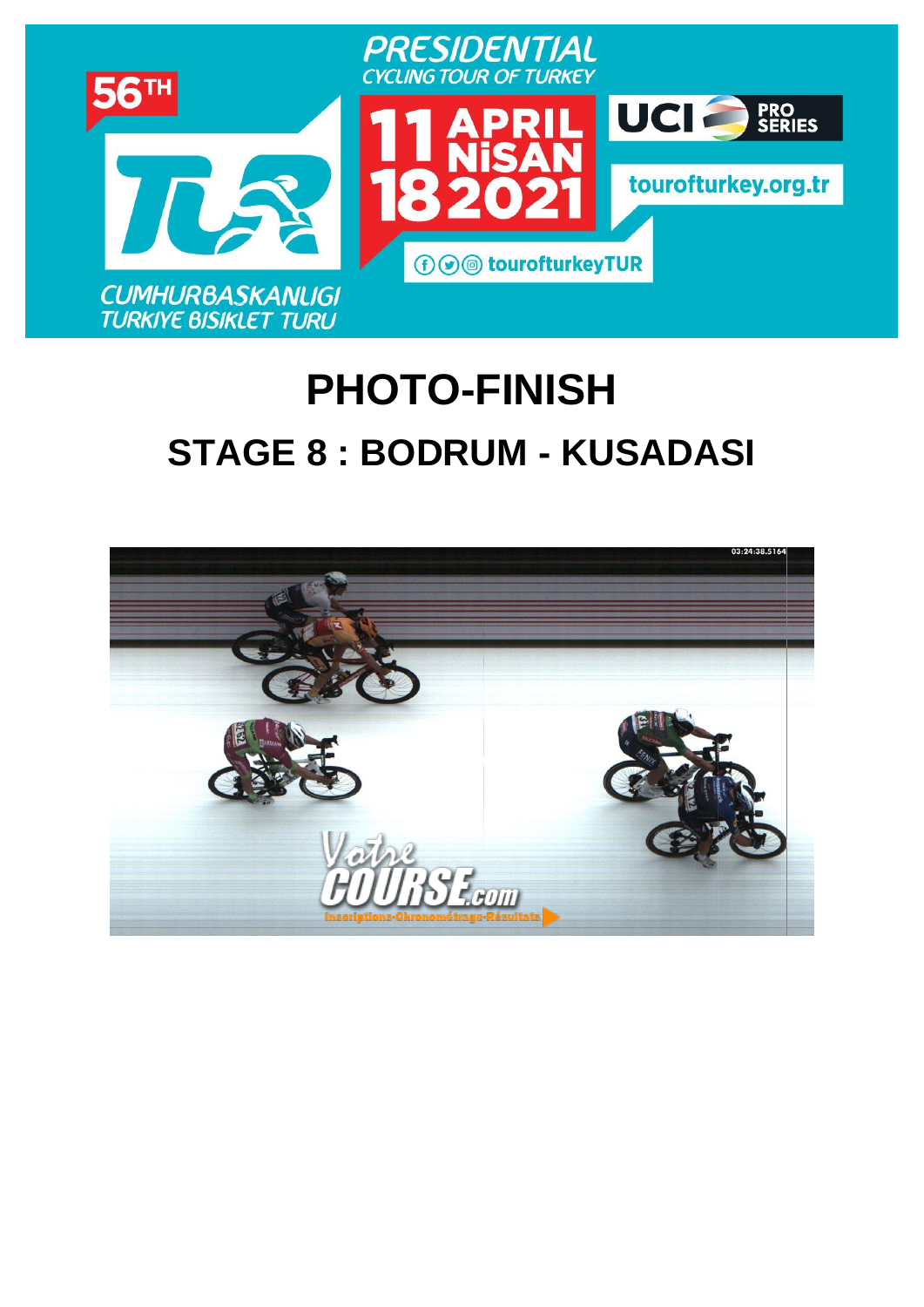

### **CLASSEMENT DE L'ETAPE STAGE CLASSIFICATION**

BODRUM - KUSADASI



**Distance :** 160.3 km **Moyenne - Average :** 47.001km/h

**Etape - Stage :** 8

**Date :** 18/04/2021

**Organisateur - Organiser :** TURKISH CYCLING FEDERATION

**Epreuve - Race :** 56th PRESIDENTIAL CYCLING TOUR OF TURKEY

| Rang<br>Rank | Dos.<br><b>Bib</b> | UCI ID      | <b>NOM Prénom</b><br>Last name First Name | Equipe<br>Team                 | Nat.<br>Nat. | Temps<br>Time | Ecart<br>Gap | Bonif.<br>Bon. | Pen. |
|--------------|--------------------|-------------|-------------------------------------------|--------------------------------|--------------|---------------|--------------|----------------|------|
| 1            | 12                 | 10003292324 | <b>CAVENDISH Mark</b>                     | DECEUNINCK - QUICK-STEP        | <b>GBR</b>   | 03h24'38"     |              | 10"            |      |
| 2            | 31                 | 10014827543 | PHILIPSEN Jasper                          | ALPECIN-FENIX                  | <b>BEL</b>   | 03h24'38"     |              | 7"             |      |
| 3            | 173                | 10010023316 | <b>HALVORSEN Kristoffer</b>               | UNO - X PRO CYCLING TEAM       | <b>NOR</b>   | 03h24'38"     |              | 4"             |      |
| 4            | 22                 | 10002214311 | <b>GREIPEL André</b>                      | <b>ISRAEL START-UP NATION</b>  | GER          | 03h24'38"     |              |                |      |
| 5            | 62                 | 10014704978 | LONARDI Giovanni                          | <b>BARDIANI CSF FAIZANE</b>    | <b>ITA</b>   | 03h24'38"     |              |                |      |
| 6            | 113                | 10009505475 | <b>ALBANESE Vincenzo</b>                  | EOLO-KOMETA CYCLING TEA        | <b>ITA</b>   | 03h24'38"     |              |                |      |
| 7            | 71                 | 10010957546 | ANIOLKOWSKI Stanislaw                     | BINGOAL PAUWELS SAUCES         | POL          | 03h24'38"     |              |                |      |
| 8            | 142                | 10008924384 | CIMA Damiano                              | GAZPROM-RUSVELO                | ITA          | 03h24'38"     |              |                |      |
| 9            | 136                | 10010713531 | ARANBURU ARRUTI Jokin                     | EUSKALTEL - EUSKADI            | <b>ESP</b>   | 03h24'38"     |              |                |      |
| 10           | 221                | 10007508790 | <b>ORKEN Ahmet</b>                        | TEAM SAPURA CYCLING            | <b>TUR</b>   | 03h24'38"     |              |                |      |
| 11           | 162                | 10005660336 | <b>PERON Andrea</b>                       | TEAM NOVO NORDISK              | <b>ITA</b>   | 03h24'38"     |              |                |      |
| 12           | 94                 | 10041823350 | GONZALEZ LOPEZ David                      | CAJA RURAL-SEGUROS RGA         | <b>ESP</b>   | 03h24'38"     |              |                |      |
| 13           | 24                 | 10028417041 | <b>CIMOLAI Davide</b>                     | <b>ISRAEL START-UP NATION</b>  | <b>ITA</b>   | 03h24'38"     |              |                |      |
| 14           | 91                 | 10035195725 | GARCIA SOSA Jhojan Orlando                | CAJA RURAL-SEGUROS RGA         | COL          | 03h24'38"     |              |                |      |
| 15           | 175                | 10015603745 | WÆRENSKJOLD Søren                         | UNO - X PRO CYCLING TEAM       | <b>NOR</b>   | 03h24'38"     |              |                |      |
| 16           | 1                  | 10008855171 | <b>KUDUS Merhawi</b>                      | <b>ASTANA - PREMIER TECH</b>   | ERI          | 03h24'38"     |              |                |      |
| 17           | 225                | 10008691382 | RAILEANU Cristian                         | TEAM SAPURA CYCLING            | <b>MDA</b>   | 03h24'38"     |              |                |      |
| 18           | 245                | 10012493479 | <b>HOEHN Alex</b>                         | <b>WILDLIFE GENERATION PRO</b> | <b>USA</b>   | 03h24'38"     |              |                |      |
| 19           | 67                 | 10015135620 | ZOCCARATO Samuele                         | <b>BARDIANI CSF FAIZANE</b>    | ITA          | 03h24'38"     |              |                |      |
| 20           | 85                 | 10048454413 | <b>BOL Jetse</b>                          | BURGOS-BH                      | <b>NED</b>   | 03h24'38"     |              | 2"             |      |
| 21           | 202                | 10003260190 | <b>BUTS Vitaliy</b>                       | SALCANO SAKARYA BB             | <b>UKR</b>   | 03h24'38"     |              |                |      |
| 22           | 176                | 10009825474 | <b>CHARMIG Anthon</b>                     | UNO - X PRO CYCLING TEAM       | <b>DEN</b>   | 03h24'38"     |              |                |      |
| 23           | 64                 | 10011972309 | <b>MARENGO Umberto</b>                    | <b>BARDIANI CSF FAIZANE</b>    | <b>ITA</b>   | 03h24'38"     |              |                |      |
| 24           | 25                 | 10004881508 | <b>DOWSETT Alex</b>                       | <b>ISRAEL START-UP NATION</b>  | <b>GBR</b>   | 03h24'38"     |              |                |      |
| 25           | 92                 | 10007609127 | <b>BAGÜES KALPARSORO Aritz</b>            | CAJA RURAL-SEGUROS RGA         | <b>ESP</b>   | 03h24'38"     |              |                |      |
| 26           | 45                 | 10006564860 | SEPULVEDA Eduardo                         | ANDRONI GIOCATTOLI - SIDE      | ARG          | 03h24'38"     |              |                |      |
| 27           | 107                | 10043045045 | DIAZ GALLEGO Jose Manuel                  | <b>DELKO</b>                   | <b>ESP</b>   | 03h24'38"     |              |                |      |
| 28           | 105                | 10002926552 | <b>FINETTO Mauro</b>                      | <b>DELKO</b>                   | <b>ITA</b>   | 03h24'38"     |              | 3"             |      |
| 29           | 192                | 10009746763 | <b>KUHN Kevin</b>                         | NIPPO-PROVENCE-PTS CON         | SUI          | 03h24'38"     |              |                |      |
| 30           | 194                | 10015093281 | <b>TRACZ Szymon</b>                       | NIPPO-PROVENCE-PTS CON         | POL          | 03h24'38"     |              |                |      |
| 31           | 26                 | 10007506366 | <b>ZABEL Rick</b>                         | <b>ISRAEL START-UP NATION</b>  | <b>GER</b>   | 03h24'38"     |              |                |      |
| 32           | 217                | 10010990080 | <b>REGUERO CORRAL Gabriel</b>             | SPOR TOTO CYCLING TEAM         | <b>ESP</b>   | 03h24'38"     |              |                |      |
| 33           | 81                 | 10006555867 | RUBIO HERNANDEZ Diego                     | <b>BURGOS-BH</b>               | <b>ESP</b>   | 03h24'38"     |              |                |      |
| 34           | 111                | 10003200475 | <b>GAVAZZI Francesco</b>                  | EOLO-KOMETA CYCLING TEA        | ITA          | 03h24'38"     |              |                |      |
| 35           | 104                | 10006142811 | <b>FERNANDEZ CRUZ Delio</b>               | <b>DELKO</b>                   | <b>ESP</b>   | 03h24'38"     |              |                |      |
| 36           | 11                 | 10005506651 | <b>ARCHBOLD Shane</b>                     | DECEUNINCK - QUICK-STEP        | <b>NZL</b>   | 03h24'38"     |              |                |      |
| 37           | 5                  | 10107186192 | ROMO OLIVER Javier                        | ASTANA - PREMIER TECH          | <b>ESP</b>   | 03h24'38"     |              |                |      |
| 38           | 143                | 10008687847 | <b>NYCH Artem</b>                         | GAZPROM-RUSVELO                | <b>RUS</b>   | 03h24'38"     |              |                |      |
| 39           | 137                | 10051354511 | LOBATO DEL VALLE Juan Jose                | EUSKALTEL - EUSKADI            | <b>ESP</b>   | 03h24'38"     |              |                |      |
| 40           | 132                | 10005750161 | <b>BRAVO OIARBIDE Garikoitz</b>           | EUSKALTEL - EUSKADI            | <b>ESP</b>   | 03h24'38"     |              |                |      |
| 41           | 95                 | 10039723908 | NICOLAU BELTRAN Joel                      | CAJA RURAL-SEGUROS RGA         | <b>ESP</b>   | 03h24'38"     |              |                |      |
| 42           | 177                | 10052439089 | JOHANNESSEN Anders Halland                | UNO - X PRO CYCLING TEAM       | <b>NOR</b>   | 03h24'38"     |              |                |      |
| 43           | 187                | 10015439249 | <b>WEULINK Meindert</b>                   | ABLOC CT                       | NED          | 03h24'38"     |              |                |      |
| 44           | 182                | 10015791681 | <b>DAEMEN Stijn</b>                       | ABLOC CT                       | NED          | 03h24'38"     |              |                |      |
| 45           | 161                | 10003214724 | <b>KUSZTOR Péter</b>                      | TEAM NOVO NORDISK              | <b>HUN</b>   | 03h24'38"     |              |                |      |
| 46           | 4                  | 10036105101 | <b>BRUSSENSKIY Gleb</b>                   | ASTANA - PREMIER TECH          | KAZ          | 03h24'38"     |              |                |      |
| 47           | 171                | 10019889226 | <b>TILLER Rasmus</b>                      | UNO - X PRO CYCLING TEAM       | NOR.         | 03h24'38"     |              |                |      |
| 48           | 46                 | 10015083177 | VENCHIARUTTI Nicola                       | ANDRONI GIOCATTOLI - SIDE      | ITA          | 03h24'38"     |              |                |      |
| 49           | 181                | 10014702352 | <b>APPEL Stijn</b>                        | ABLOC CT                       | <b>NED</b>   | 03h24'38"     |              |                |      |

**Copyright © F2Concept - 2021 - retrouvez ces classements sur www.votrecourse.com Lucas GRANDJEAN : +33.6.49.74.58.73 lucas@votrecourse.com**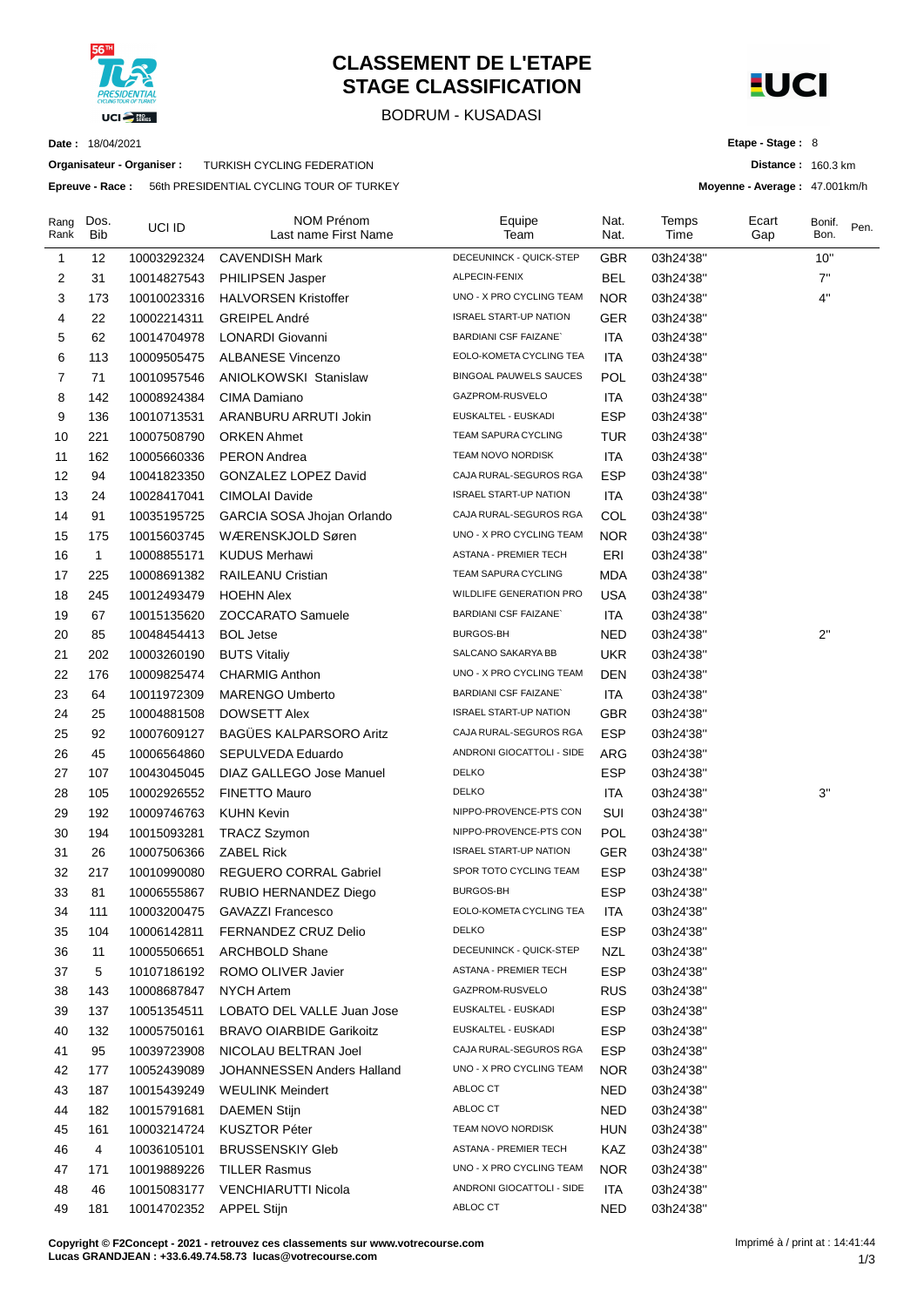| 50  | 61  | 10003105600 | VISCONTI Giovanni             | <b>BARDIANI CSF FAIZANE</b>   | <b>ITA</b> | 03h24'38" |                    |
|-----|-----|-------------|-------------------------------|-------------------------------|------------|-----------|--------------------|
| 51  | 44  | 10007822729 | <b>RUMAC Josip</b>            | ANDRONI GIOCATTOLI - SIDE     | CRO        | 03h24'38" |                    |
| 52  | 2   | 10009360783 | CONTRERAS PINZON Rodrigo      | ASTANA - PREMIER TECH         | COL        | 03h24'38" |                    |
| 53  | 164 | 10004864532 | LOZANO RIBA David             | TEAM NOVO NORDISK             | <b>ESP</b> | 03h24'38" |                    |
| 54  | 145 | 10006795337 | <b>SHALUNOV Evgeny</b>        | GAZPROM-RUSVELO               | <b>RUS</b> | 03h24'38" |                    |
| 55  | 211 | 10008665821 | <b>BUDIAK Anatolii</b>        | SPOR TOTO CYCLING TEAM        | <b>UKR</b> | 03h24'38" |                    |
| 56  | 75  | 10015160171 | <b>SUTER Joel</b>             | <b>BINGOAL PAUWELS SAUCES</b> | SUI        | 03h24'38" |                    |
| 57  | 133 | 10013749631 | AZURMENDI SAGASTIBELTZA Ibai  | EUSKALTEL - EUSKADI           | <b>ESP</b> | 03h24'38" |                    |
| 58  | 135 | 10042380694 | <b>BALLARIN MANSO Iker</b>    | EUSKALTEL - EUSKADI           | <b>ESP</b> | 03h24'38" |                    |
| 59  | 123 | 10014587063 | SHAUCHENKA Siarhei            | MINSK CYCLING CLUB            | <b>BLR</b> | 03h24'38" |                    |
| 60  | 23  | 10005391564 | <b>BRÄNDLE Matthias</b>       | <b>ISRAEL START-UP NATION</b> | AUT        | 03h24'38" |                    |
| 61  | 241 | 10005497052 | <b>TVETCOV Serghei</b>        | WILDLIFE GENERATION PRO       | ROU        | 03h24'38" |                    |
| 62  | 226 | 10050937512 | <b>EWART Jesse</b>            | TEAM SAPURA CYCLING           | <b>IRL</b> |           | 13"                |
|     | 84  | 10009416357 | <b>SMIT Willem Jakobus</b>    | BURGOS-BH                     | <b>RSA</b> | 03h24'51" | $\mathbf{H}$       |
| 63  |     |             |                               | TEAM SAPURA CYCLING           |            | 03h24'51" | 19"                |
| 64  | 227 | 10010991902 | <b>CELANO Danilo</b>          |                               | ITA        | 03h24'57" | $\mathbf{H}$       |
| 65  | 233 | 10036198663 | <b>GIEßELMANN Michel</b>      | TEAM SKS SAUERLAND NRW        | <b>GER</b> | 03h24'57" | $\mathbf{H}$       |
| 66  | 63  | 10006684896 | <b>MAESTRI Mirco</b>          | <b>BARDIANI CSF FAIZANE</b>   | ITA        | 03h24'57" | $\mathbf{H}$       |
| 67  | 124 | 10002670110 | SOBAL Yauhen                  | MINSK CYCLING CLUB            | <b>BLR</b> | 03h24'57" | $\mathbf{H}$       |
| 68  | 87  | 10041949147 | <b>CANTON SERRANO Isaac</b>   | BURGOS-BH                     | <b>ESP</b> | 03h24'57" |                    |
| 69  | 66  | 10007527786 | <b>TONELLI Alessandro</b>     | <b>BARDIANI CSF FAIZANE`</b>  | ITA        | 03h24'57" | $\mathbf{H}$       |
| 70  | 147 | 10005914758 | <b>BOEV</b> Igor              | GAZPROM-RUSVELO               | <b>RUS</b> | 03h24'57" | $\mathbf{H}$       |
| 71  | 191 | 10016554446 | <b>BÖGLI Jonathan</b>         | NIPPO-PROVENCE-PTS CON        | SUI        | 03h25'13" | 35"                |
| 72  | 131 | 10011227530 | <b>IRIZAR LASKURAIN Julen</b> | EUSKALTEL - EUSKADI           | <b>ESP</b> | 03h25'19" | 41"                |
| 73  | 65  | 10010183263 | RIVERA SERRANO Kevin          | <b>BARDIANI CSF FAIZANE</b>   | <b>CRC</b> | 03h25'27" | 49"                |
| 74  | 224 | 10014384373 | AZMAN Muhammad Zawawi         | TEAM SAPURA CYCLING           | MAS        | 03h25'27" | $\mathbf{H}$       |
| 75  | 6   | 10010041100 | <b>STALNOV Nikita</b>         | ASTANA - PREMIER TECH         | KAZ        | 03h25'36" | 58"                |
| 76  | 184 | 10014921210 | <b>PLUTO Martin</b>           | ABLOC CT                      | LAT        | 03h24'38" | 0"                 |
| 77  | 74  | 10016305074 | PAQUOT Tom                    | <b>BINGOAL PAUWELS SAUCES</b> | BEL        | 03h25'57" | 01'19'             |
| 78  | 34  | 10014868969 | VINE Jay                      | ALPECIN-FENIX                 | <b>AUS</b> | 03h24'38" | 0"                 |
| 79  | 172 | 10008849616 | <b>RESELL Erik Nordsaeter</b> | UNO - X PRO CYCLING TEAM      | <b>NOR</b> | 03h25'57" | 01'19'             |
| 80  | 115 | 10006878795 | <b>WACKERMANN Luca</b>        | EOLO-KOMETA CYCLING TEA       | ITA        | 03h24'38" | 0"                 |
| 81  | 27  | 10008682995 | <b>SAGIV Guy</b>              | <b>ISRAEL START-UP NATION</b> | <b>ISR</b> | 03h26'15" | 01'37'             |
| 82  | 121 | 10002917862 | SAMOILAU Branislau            | MINSK CYCLING CLUB            | <b>BLR</b> | 03h26'41" | 02'03'             |
| 83  | 15  | 10002264023 | <b>KEISSE IIjo</b>            | DECEUNINCK - QUICK-STEP       | BEL        | 03h26'46" | 02'08'             |
| 84  | 21  | 10015606674 | <b>BERWICK Sebastian</b>      | <b>ISRAEL START-UP NATION</b> | AUS        | 03h27'16" | 02'38'             |
| 85  | 206 |             | 10014955057 ABAY Burak        | SALCANO SAKARYA BB            | <b>TUR</b> | 03h27'40" | 03'02'             |
| 86  | 212 | 10009822242 | TIRYAKI Oguzhan               | SPOR TOTO CYCLING TEAM        | <b>TUR</b> | 03h27'53" | 03'15'             |
| 87  | 97  | 10043354233 | URBANO FONTIVEROS Carmelo     | CAJA RURAL-SEGUROS RGA        | <b>ESP</b> | 03h28'02" | 03'24'             |
| 88  | 83  | 10015391153 | PEÑALVER ANIORTE Manuel       | BURGOS-BH                     | ESP        | 03h28'02" | $\mathbf{H}$       |
| 89  | 204 | 10005675692 | <b>ASADOV Elchin</b>          | SALCANO SAKARYA BB            | AZE        | 03h28'06" | 03'28'             |
| 90  | 7   | 10006895569 | ZAKHAROV Artyom               | ASTANA - PREMIER TECH         | KAZ        | 03h28'06" |                    |
| 91  | 3   | 10009816077 | <b>GIDICH Yevgeniy</b>        | ASTANA - PREMIER TECH         | KAZ        | 03h28'06" | $\mathbf{H}$       |
| 92  | 197 | 10046239173 | <b>CHRISTEN Fabio</b>         | NIPPO-PROVENCE-PTS CON        | SUI        | 03h28'06" | $\mathbf{H}$       |
|     | 231 | 10036495424 | MÜNSTERMANN Per Christian     | TEAM SKS SAUERLAND NRW        | <b>GER</b> |           | $\mathbf{H}$       |
| 93  |     |             |                               | <b>BINGOAL PAUWELS SAUCES</b> |            | 03h28'06" |                    |
| 94  | 72  | 10014218463 | CASTRIQUE Jonas               | TEAM SKS SAUERLAND NRW        | <b>BEL</b> | 03h28'06" | $\mathbf{H}$       |
| 95  | 232 | 10015766726 | KNOLLE Jon                    |                               | <b>GER</b> | 03h28'06" | $\mathbf{H}$       |
| 96  | 16  | 10005430667 | <b>STEELS Stijn</b>           | DECEUNINCK - QUICK-STEP       | <b>BEL</b> | 03h28'06" | $\mathbf{H}$       |
| 97  | 223 | 10015977395 | ROSLI Muhammad Nur Aiman      | TEAM SAPURA CYCLING           | MAS        | 03h28'06" |                    |
| 98  | 247 | 10010677862 | <b>ROSS Kent</b>              | WILDLIFE GENERATION PRO       | <b>USA</b> | 03h29'03" | 04'25'             |
| 99  | 243 | 10015547666 | MCGEOUGH Cormac               | WILDLIFE GENERATION PRO       | <b>IRL</b> | 03h30'17" | 05'39'             |
| 100 | 125 | 10006492112 | <b>BAZHKOU Stanislau</b>      | MINSK CYCLING CLUB            | <b>BLR</b> | 03h30'17" | $\mathbf{H}$       |
| 101 | 106 | 10009498001 | LE TURNIER Mathias            | <b>DELKO</b>                  | <b>FRA</b> | 03h31'01" | 06'23'             |
| 102 | 214 | 10008705227 | <b>STASH Mamyr</b>            | SPOR TOTO CYCLING TEAM        | <b>RUS</b> | 03h31'01" | $\mathbf{H}$       |
| 103 | 112 | 10009333808 | SEVILLA LOPEZ Diego Pablo     | EOLO-KOMETA CYCLING TEA       | <b>ESP</b> | 03h31'32" | 06'54'             |
| 104 | 213 | 10053290871 | <b>DOGAN Halil</b>            | SPOR TOTO CYCLING TEAM        | TUR        | 03h31'55" | 07'17'             |
| 105 | 117 | 10008672891 | <b>FRAPPORTI Mattia</b>       | EOLO-KOMETA CYCLING TEA       | ITA        | 03h32'24" | 07'46'             |
| 106 | 186 | 10007295996 | <b>SLIK Ivar</b>              | ABLOC CT                      | <b>NED</b> | 03h32'24" | $\mathbf{H}$       |
| 107 | 134 | 10007177879 | GOIKOETXEA GOIOGANA Peio      | EUSKALTEL - EUSKADI           | <b>ESP</b> | 03h34'51" | 10'13'             |
| 108 | 205 | 10006599216 | <b>BOUGLAS Georgios</b>       | SALCANO SAKARYA BB            | GRE        | 03h34'51" | $\mathbf{H}^{\pm}$ |
| 109 | 127 | 10015979217 | CHARNIAUSKI Ivan              | MINSK CYCLING CLUB            | <b>BLR</b> | 03h34'51" | $\mathbf{H}$       |

**Copyright © F2Concept - 2021 - retrouvez ces classements sur www.votrecourse.com**

**Lucas GRANDJEAN : +33.6.49.74.58.73 lucas@votrecourse.com**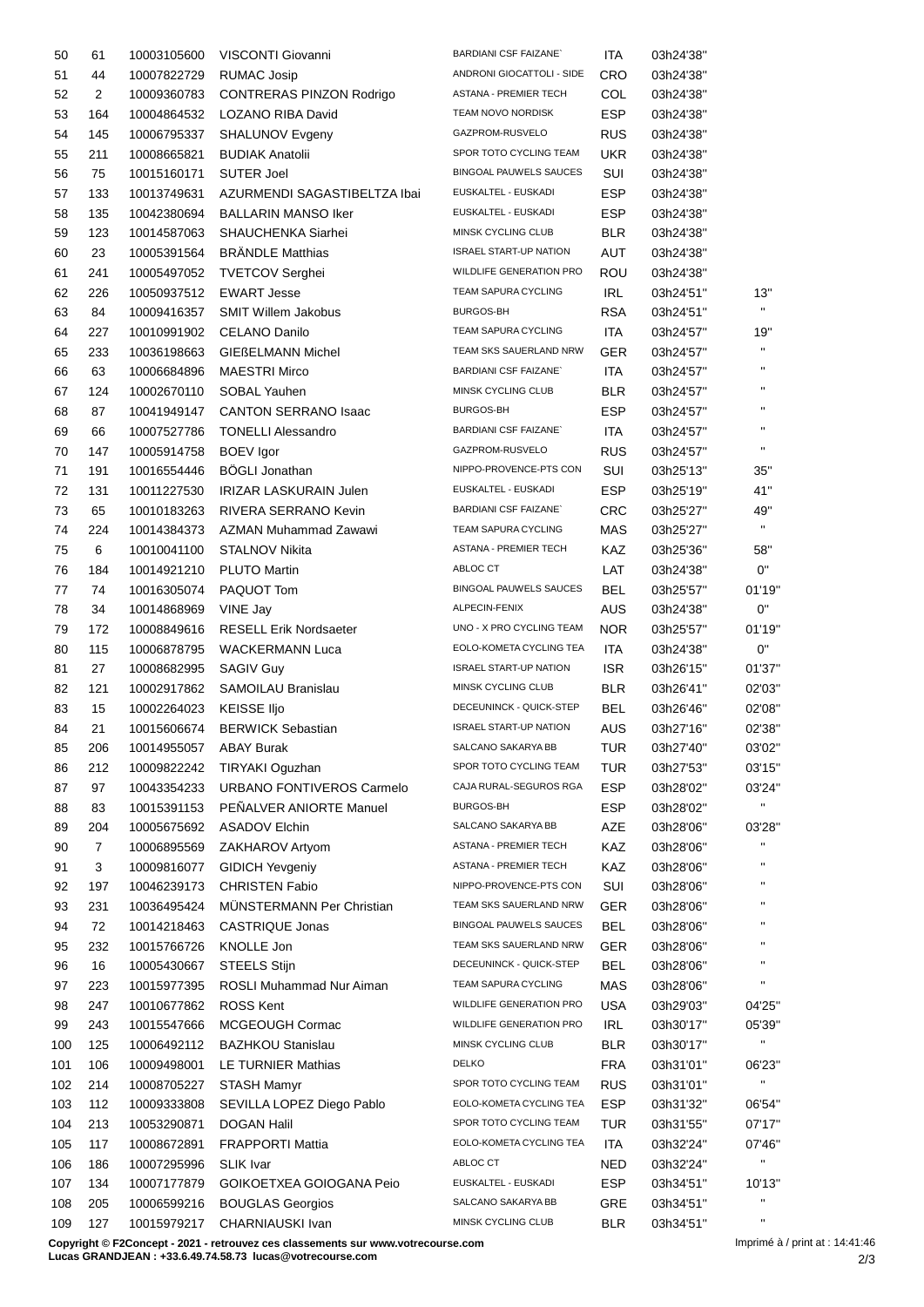| 110 | 47  | 10101412571 | VIGO DEL ARCO Marti              | ANDRONI GIOCATTOLI - SIDE     | <b>ESP</b> | 03h34'51" | $\mathbf{H}$ |
|-----|-----|-------------|----------------------------------|-------------------------------|------------|-----------|--------------|
| 111 | 41  | 10007744220 | <b>MALUCELLI Matteo</b>          | ANDRONI GIOCATTOLI - SIDE     | <b>ITA</b> | 03h34'51" | $\mathbf{H}$ |
| 112 | 216 | 10008683100 | <b>SAMLI Feritcan</b>            | SPOR TOTO CYCLING TEAM        | <b>TUR</b> | 03h34'51" | $\mathbf{H}$ |
| 113 | 42  | 10014992039 | JERMAN Žiga                      | ANDRONI GIOCATTOLI - SIDE     | <b>SLO</b> | 03h34'51" | $\mathbf H$  |
| 114 | 207 | 10006915979 | <b>SAYAR Mustafa</b>             | SALCANO SAKARYA BB            | <b>TUR</b> | 03h34'51" | $\mathbf{H}$ |
| 115 | 35  | 10009136168 | <b>TAMINIAUX Lionel</b>          | ALPECIN-FENIX                 | <b>BEL</b> | 03h34'51" | $\mathbf{H}$ |
| 116 | 33  | 10004853014 | <b>MEISEN Marcel</b>             | ALPECIN-FENIX                 | <b>GER</b> | 03h34'51" | $\mathbf{H}$ |
| 117 | 77  | 10015338714 | <b>VERCAMST Wesley</b>           | <b>BINGOAL PAUWELS SAUCES</b> | <b>BEL</b> | 03h34'51" | $\mathbf H$  |
| 118 | 167 | 10053540546 | PHIPPEN Logan Lakota             | TEAM NOVO NORDISK             | <b>USA</b> | 03h34'51" | $\mathbf{H}$ |
| 119 | 165 | 10007189195 | <b>HENTTALA Joonas</b>           | TEAM NOVO NORDISK             | <b>FIN</b> | 03h34'51" | $\mathbf H$  |
| 120 | 103 | 10006875159 | <b>GROSU Eduard-Michael</b>      | <b>DELKO</b>                  | <b>ROU</b> | 03h34'51" | $\mathbf{H}$ |
| 121 | 76  | 10015397318 | <b>VENNER Quentin</b>            | <b>BINGOAL PAUWELS SAUCES</b> | BEL        | 03h34'51" | $\mathbf H$  |
| 122 | 114 | 10015389234 | <b>RIVI Samuele</b>              | EOLO-KOMETA CYCLING TEA       | ITA        | 03h34'54" | 10'16"       |
| 123 | 163 | 10013880882 | POLI Umberto                     | TEAM NOVO NORDISK             | <b>ITA</b> | 03h34'54" | $\mathbf{H}$ |
| 124 | 96  | 10008682793 | <b>SAEZ BENITO Hector</b>        | CAJA RURAL-SEGUROS RGA        | <b>ESP</b> | 03h34'54" | $\mathbf{H}$ |
| 125 | 86  | 10014024059 | LOPEZ-COZAR JAIMEZ Juan Antonio  | BURGOS-BH                     | <b>ESP</b> | 03h34'54" | $\mathbf{H}$ |
| 126 | 122 | 10009049373 | <b>STROKAU Vasili</b>            | MINSK CYCLING CLUB            | <b>BLR</b> | 03h34'54" | $\mathbf H$  |
| 127 | 126 | 10008667538 | SHNYRKO Aliaksei                 | MINSK CYCLING CLUB            | <b>BLR</b> | 03h34'54" | $\mathbf H$  |
| 128 | 215 | 10010722726 | YAVUZ Emre                       | SPOR TOTO CYCLING TEAM        | <b>TUR</b> | 03h34'54" | $\mathbf{H}$ |
| 129 | 222 | 10009147282 | ZAKARIA Akmal Hakim              | <b>TEAM SAPURA CYCLING</b>    | MAS        | 03h34'54" | $\mathbf H$  |
| 130 | 93  | 10042493357 | ETXEBERRIA AZPILIKUETA Josu      | CAJA RURAL-SEGUROS RGA        | <b>ESP</b> | 03h34'54" | $\mathbf{H}$ |
| 131 | 201 | 10009197301 | <b>BALKAN Onur</b>               | SALCANO SAKARYA BB            | <b>TUR</b> | 03h34'54" | $\mathbf H$  |
| 132 | 185 | 10022872984 | DEL GROSSO Bodi                  | ABLOC CT                      | <b>NED</b> | 03h34'54" | $\mathbf H$  |
| 133 | 183 | 10015292032 | <b>SINSCHEK Nils</b>             | ABLOC CT                      | <b>NED</b> | 03h34'54" | $\mathbf{H}$ |
| 134 | 174 | 10010176900 | <b>MADSEN Frederik Rodenberg</b> | UNO - X PRO CYCLING TEAM      | <b>DEN</b> | 03h34'54" | $\mathbf{H}$ |
| 135 | 73  | 10006242841 | <b>DEBIE Sean</b>                | <b>BINGOAL PAUWELS SAUCES</b> | <b>BEL</b> | 03h34'54" | $\mathbf{H}$ |
| 136 | 244 | 10002724367 | <b>CLARKE Jonathan</b>           | WILDLIFE GENERATION PRO       | <b>AUS</b> | 03h34'54" | $\mathbf{H}$ |
| 137 | 13  | 10009230441 | <b>HODEG CHAGUI Alvaro Jose</b>  | DECEUNINCK - QUICK-STEP       | COL        | 03h34'59" | 10'21"       |
| 138 | 14  | 10008706136 | <b>JAKOBSEN Fabio</b>            | DECEUNINCK - QUICK-STEP       | <b>NED</b> | 03h35'01" | 10'23"       |
| 139 | 195 | 10009394634 | <b>MAMYKIN Matvey</b>            | NIPPO-PROVENCE-PTS CON        | <b>RUS</b> | 03h37'57" | 13'19"       |

**Aucun coureur hors-délai / No OTL**

**Nombre de partants : 141**

#### **NON PARTANTS - DN** S

Dossard/Bib 51 - CHEVALIER Maxime - B&B HOTELS P/B KTM - 10015454912 Dossard/Bib 52 - GAUTIER Cyril - B&B HOTELS P/B KTM - 10003225030 Dossard/Bib 53 - MOZZATO Luca - B&B HOTELS P/B KTM - 10014991837 Dossard/Bib 55 - REZA Kevin - B&B HOTELS P/B KTM - 10004521291 Dossard/Bib 56 - ROLLAND Pierre - B&B HOTELS P/B KTM - 10003223818 Dossard/Bib 57 - SCHONBERGER Sebastian - B&B HOTELS P/B KTM - 10008653087 Numbers : 6

**ABANDONS - DNF**

Dossard/Bib 82 - MULLER Gabriel - BURGOS-BH - 10085992403 Dossard/Bib 166 - BEHRINGER Oliver - TEAM NOVO NORDISK - 10014460862 Numbers : 2 **Juge à l'arrivée** CELAL Ozgur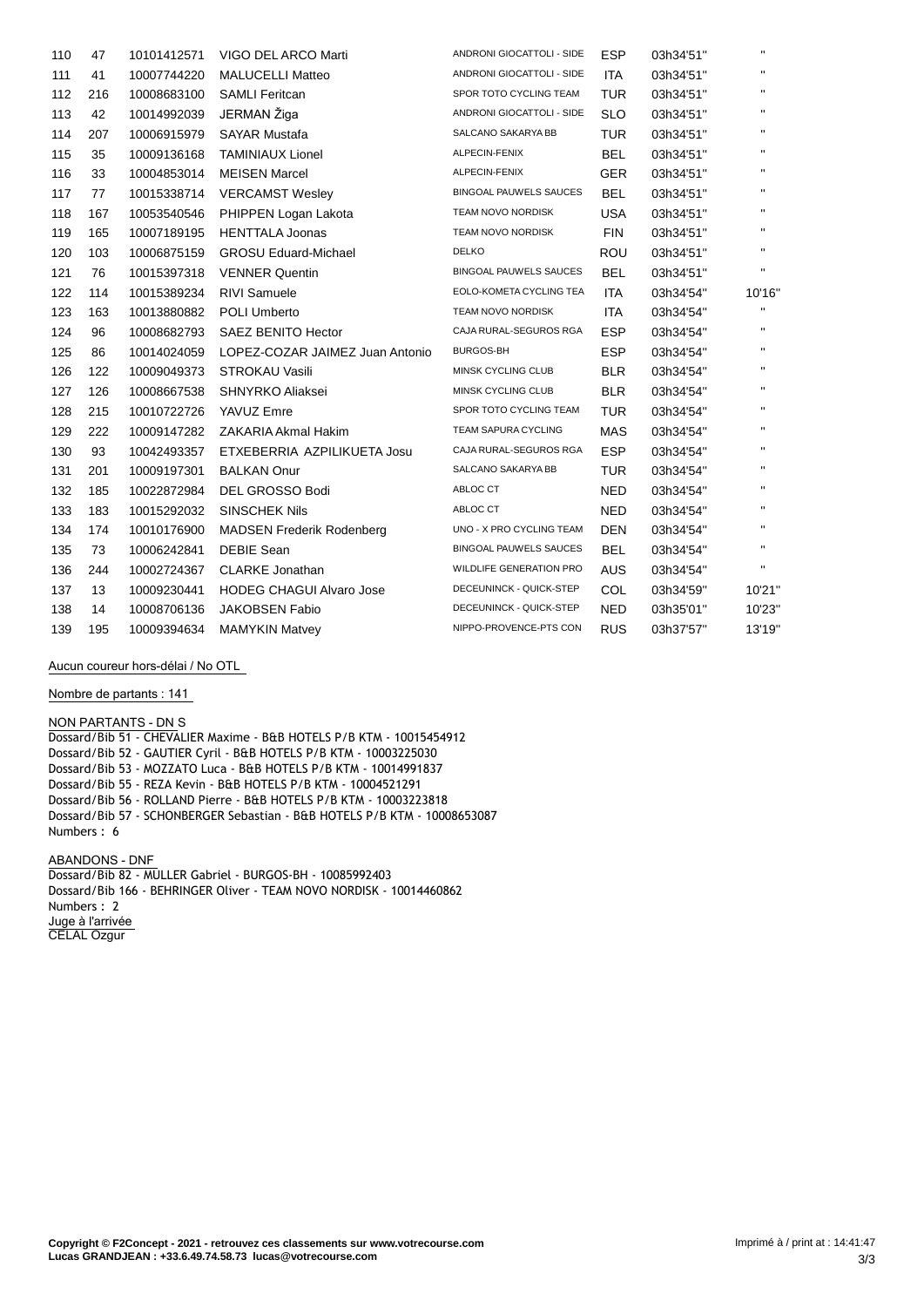

#### **CLASSEMENT GENERAL GENERAL CLASSIFICATION**

#### BODRUM - KUSADASI



**Etape - Stage :** 8

**Distance :** 1237.1 km

**Date :** 18/04/2021

**Organisateur - Organiser :** TURKISH CYCLING FEDERATION

**Epreuve - Race :** 56th PRESIDENTIAL CYCLING TOUR OF TURKEY

|                | - nave .           |             | <b>JOILLE IN LOIDE IN LIKE OF GETTY LOOK OF FURNET</b> |                               |              | Moyenne - Average: 42.178km/h |              |
|----------------|--------------------|-------------|--------------------------------------------------------|-------------------------------|--------------|-------------------------------|--------------|
| Rang<br>Rank   | Dos.<br><b>Bib</b> | UCI ID      | <b>NOM Prénom</b><br>Last name First Name              | Equipe<br>Team                | Nat.<br>Nat. | Temps<br>Time                 | Ecart<br>Gap |
| 1              | 107                | 10043045045 | DIAZ GALLEGO Jose Manuel                               | <b>DELKO</b>                  | <b>ESP</b>   | 29h19'40"                     |              |
| 2              | 34                 | 10014868969 | VINE Jay                                               | ALPECIN-FENIX                 | <b>AUS</b>   | 29h19'41"                     | 01"          |
| 3              | 45                 | 10006564860 | SEPULVEDA Eduardo                                      | ANDRONI GIOCATTOLI - SIDERM   | ARG          | 29h19'46"                     | 06"          |
| $\overline{4}$ | 91                 | 10035195725 | GARCIA SOSA Jhojan Orlando                             | CAJA RURAL-SEGUROS RGA        | COL          | 29h20'05"                     | 25"          |
| 5              | $\mathbf{1}$       | 10008855171 | <b>KUDUS Merhawi</b>                                   | <b>ASTANA - PREMIER TECH</b>  | ERI          | 29h20'08"                     | 28"          |
| 6              | 176                | 10009825474 | <b>CHARMIG Anthon</b>                                  | UNO - X PRO CYCLING TEAM      | <b>DEN</b>   | 29h20'10"                     | 30"          |
| $\overline{7}$ | 104                | 10006142811 | FERNANDEZ CRUZ Delio                                   | <b>DELKO</b>                  | <b>ESP</b>   | 29h20'13"                     | 33"          |
| 8              | 143                | 10008687847 | <b>NYCH Artem</b>                                      | GAZPROM-RUSVELO               | <b>RUS</b>   | 29h20'32"                     | 52"          |
| 9              | 177                | 10052439089 | JOHANNESSEN Anders Halland                             | UNO - X PRO CYCLING TEAM      | <b>NOR</b>   | 29h20'35"                     | 55"          |
| 10             | 132                | 10005750161 | <b>BRAVO OIARBIDE Garikoitz</b>                        | EUSKALTEL - EUSKADI           | <b>ESP</b>   | 29h20'41"                     | 01'01"       |
| 11             | 5                  | 10107186192 | ROMO OLIVER Javier                                     | <b>ASTANA - PREMIER TECH</b>  | <b>ESP</b>   | 29h21'01"                     | 01'21"       |
| 12             | 105                | 10002926552 | <b>FINETTO Mauro</b>                                   | <b>DELKO</b>                  | ITA          | 29h21'08"                     | 01'28"       |
| 13             | 245                | 10012493479 | <b>HOEHN Alex</b>                                      | WILDLIFE GENERATION PRO CY    | <b>USA</b>   | 29h21'09"                     | 01'29"       |
| 14             | 2                  | 10009360783 | <b>CONTRERAS PINZON Rodrigo</b>                        | <b>ASTANA - PREMIER TECH</b>  | COL          | 29h21'09"                     | $\mathbf{H}$ |
| 15             | 85                 | 10048454413 | <b>BOL Jetse</b>                                       | <b>BURGOS-BH</b>              | <b>NED</b>   | 29h21'11"                     | 01'31"       |
| 16             | 115                | 10006878795 | <b>WACKERMANN Luca</b>                                 | EOLO-KOMETA CYCLING TEAM      | ITA          | 29h21'53"                     | 02'13"       |
| 17             | 81                 | 10006555867 | RUBIO HERNANDEZ Diego                                  | <b>BURGOS-BH</b>              | <b>ESP</b>   | 29h22'10"                     | 02'30"       |
| 18             | 61                 | 10003105600 | VISCONTI Giovanni                                      | <b>BARDIANI CSF FAIZANE`</b>  | ITA          | 29h22'10"                     | $\mathbf{H}$ |
| 19             | 75                 | 10015160171 | <b>SUTER Joel</b>                                      | BINGOAL PAUWELS SAUCES WB     | SUI          | 29h22'23"                     | 02'43"       |
| 20             | 133                | 10013749631 | AZURMENDI SAGASTIBELTZA Ibai                           | EUSKALTEL - EUSKADI           | <b>ESP</b>   | 29h22'29"                     | 02'49"       |
| 21             | 66                 | 10007527786 | <b>TONELLI Alessandro</b>                              | <b>BARDIANI CSF FAIZANE`</b>  | <b>ITA</b>   | 29h22'29"                     | $\mathbf{H}$ |
| 22             | 25                 | 10004881508 | <b>DOWSETT Alex</b>                                    | <b>ISRAEL START-UP NATION</b> | GBR          | 29h22'36"                     | 02'56"       |
| 23             | 211                | 10008665821 | <b>BUDIAK Anatolii</b>                                 | SPOR TOTO CYCLING TEAM        | <b>UKR</b>   | 29h22'50"                     | 03'10"       |
| 24             | 67                 | 10015135620 | <b>ZOCCARATO Samuele</b>                               | <b>BARDIANI CSF FAIZANE</b>   | ITA          | 29h22'56"                     | 03'16"       |
| 25             | 221                | 10007508790 | <b>ORKEN Ahmet</b>                                     | TEAM SAPURA CYCLING           | <b>TUR</b>   | 29h23'11"                     | 03'31"       |
| 26             | 217                | 10010990080 | REGUERO CORRAL Gabriel                                 | SPOR TOTO CYCLING TEAM        | <b>ESP</b>   | 29h23'15"                     | 03'35"       |
| 27             | 226                | 10050937512 | <b>EWART Jesse</b>                                     | TEAM SAPURA CYCLING           | IRL          | 29h23'16"                     | 03'36"       |
| 28             | 194                | 10015093281 | TRACZ Szymon                                           | NIPPO-PROVENCE-PTS CONTI      | POL          | 29h23'40"                     | 04'00"       |
| 29             | 187                | 10015439249 | <b>WEULINK Meindert</b>                                | ABLOC CT                      | NED          | 29h23'43"                     | 04'03"       |
| 30             | 44                 | 10007822729 | <b>RUMAC Josip</b>                                     | ANDRONI GIOCATTOLI - SIDERM   | CRO          | 29h23'47"                     | 04'07"       |
| 31             | 111                | 10003200475 | <b>GAVAZZI Francesco</b>                               | EOLO-KOMETA CYCLING TEAM      | ITA          | 29h24'04"                     | 04'24"       |
| 32             | 241                | 10005497052 | <b>TVETCOV Serghei</b>                                 | WILDLIFE GENERATION PRO CY    | ROU          | 29h24'47"                     | 05'07"       |
| 33             | 95                 | 10039723908 | NICOLAU BELTRAN Joel                                   | CAJA RURAL-SEGUROS RGA        | <b>ESP</b>   | 29h24'59"                     | 05'19"       |
| 34             | 164                | 10004864532 | LOZANO RIBA David                                      | TEAM NOVO NORDISK             | <b>ESP</b>   | 29h24'59"                     | п.           |
| 35             | 145                | 10006795337 | <b>SHALUNOV Evgeny</b>                                 | GAZPROM-RUSVELO               | <b>RUS</b>   | 29h25'09"                     | 05'29"       |
| 36             | 202                | 10003260190 | <b>BUTS Vitaliy</b>                                    | SALCANO SAKARYA BB            | UKR          | 29h25'11"                     | 05'31"       |
| 37             | 182                | 10015791681 | <b>DAEMEN Stijn</b>                                    | ABLOC CT                      | <b>NED</b>   | 29h25'18"                     | 05'38"       |
| 38             | 121                | 10002917862 | SAMOILAU Branislau                                     | MINSK CYCLING CLUB            | <b>BLR</b>   | 29h25'39"                     | 05'59"       |
| 39             | 135                | 10042380694 | <b>BALLARIN MANSO Iker</b>                             | EUSKALTEL - EUSKADI           | <b>ESP</b>   | 29h26'06"                     | 06'26"       |
| 40             | 131                | 10011227530 | <b>IRIZAR LASKURAIN Julen</b>                          | EUSKALTEL - EUSKADI           | <b>ESP</b>   | 29h26'59"                     | 07'19"       |
| 41             | 113                | 10009505475 | <b>ALBANESE Vincenzo</b>                               | EOLO-KOMETA CYCLING TEAM      | ITA          | 29h27'06"                     | 07'26"       |
| 42             | 225                | 10008691382 | RAILEANU Cristian                                      | TEAM SAPURA CYCLING           | <b>MDA</b>   | 29h27'40"                     | 08'00"       |
| 43             | 191                | 10016554446 | <b>BÖGLI Jonathan</b>                                  | NIPPO-PROVENCE-PTS CONTI      | SUI          | 29h27'46"                     | 08'06"       |
| 44             | 63                 | 10006684896 | <b>MAESTRI Mirco</b>                                   | <b>BARDIANI CSF FAIZANE</b>   | ITA          | 29h27'47"                     | 08'07"       |
| 45             | 6                  | 10010041100 | STALNOV Nikita                                         | ASTANA - PREMIER TECH         | KAZ          | 29h28'59"                     | 09'19"       |
| 46             | 26                 | 10007506366 | <b>ZABEL Rick</b>                                      | <b>ISRAEL START-UP NATION</b> | <b>GER</b>   | 29h29'01"                     | 09'21"       |
| 47             | 64                 | 10011972309 | <b>MARENGO Umberto</b>                                 | <b>BARDIANI CSF FAIZANE`</b>  | ITA          | 29h29'45"                     | 10'05"       |
| 48             | 31                 | 10014827543 | PHILIPSEN Jasper                                       | ALPECIN-FENIX                 | <b>BEL</b>   | 29h30'01"                     | 10'21"       |
| 49             | 22                 | 10002214311 | <b>GREIPEL André</b>                                   | <b>ISRAEL START-UP NATION</b> | GER          | 29h30'08"                     | 10'28"       |

**Copyright © F2Concept - 2021 - retrouvez ces classements sur www.votrecourse.com Lucas GRANDJEAN : +33.6.49.74.58.73 lucas@votrecourse.com**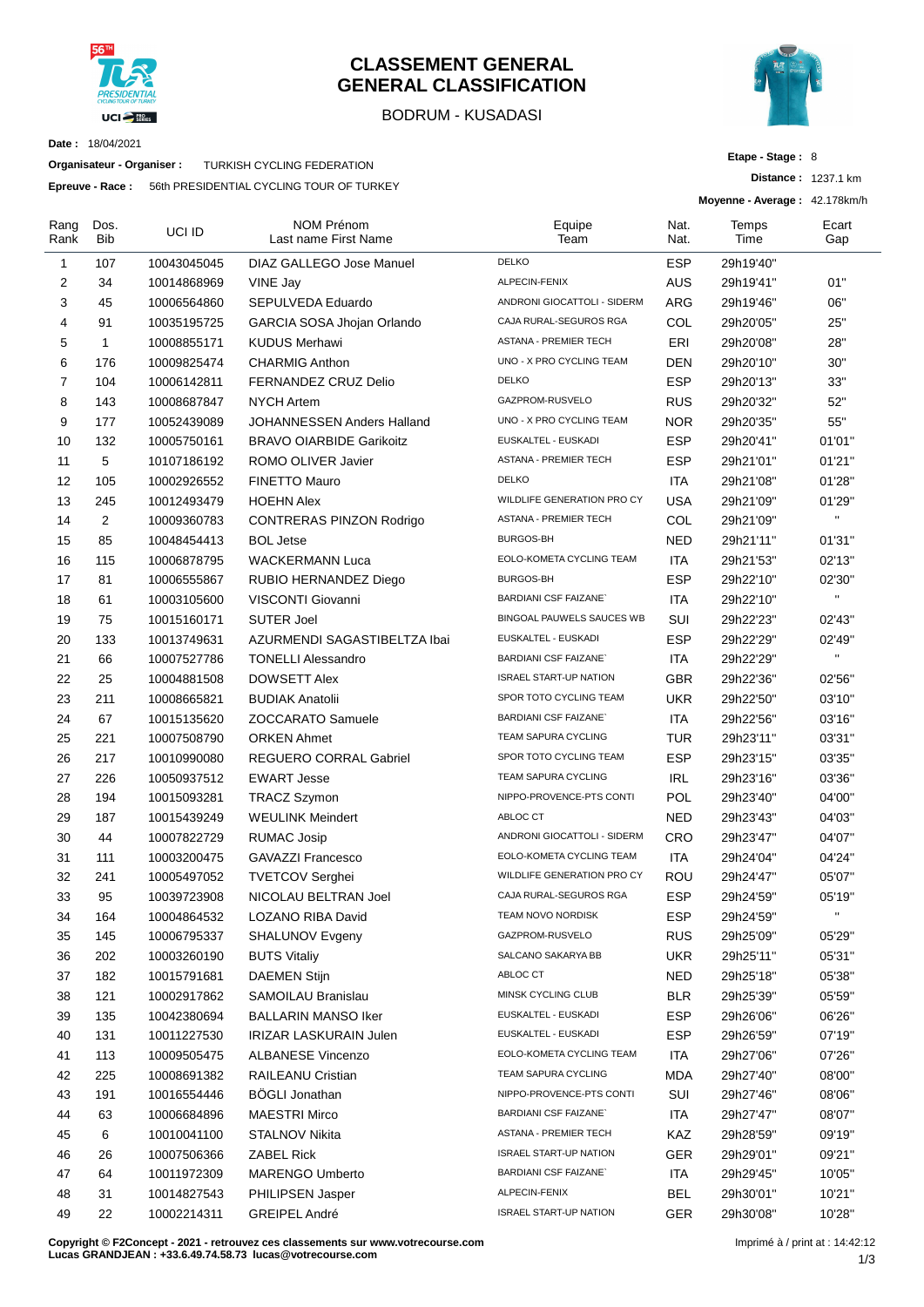| 50  | 4                 | 10036105101 | <b>BRUSSENSKIY Gleb</b>         | ASTANA - PREMIER TECH         | <b>KAZ</b> | 29h30'57"  | 11'17"         |
|-----|-------------------|-------------|---------------------------------|-------------------------------|------------|------------|----------------|
| 51  | 112               | 10009333808 | SEVILLA LOPEZ Diego Pablo       | EOLO-KOMETA CYCLING TEAM      | <b>ESP</b> | 29h30'58"  | 11'18"         |
| 52  | 181               | 10014702352 | <b>APPEL Stijn</b>              | ABLOC CT                      | NED        | 29h31'23"  | 11'43"         |
| 53  | 87                | 10041949147 | <b>CANTON SERRANO Isaac</b>     | <b>BURGOS-BH</b>              | <b>ESP</b> | 29h31'29"  | 11'49"         |
| 54  | 136               | 10010713531 | ARANBURU ARRUTI Jokin           | EUSKALTEL - EUSKADI           | <b>ESP</b> | 29h31'32"  | 11'52"         |
| 55  | $12 \overline{ }$ | 10003292324 | <b>CAVENDISH Mark</b>           | DECEUNINCK - QUICK-STEP       | GBR.       | 29h31'35"  | 11'55"         |
| 56  | 15                | 10002264023 | <b>KEISSE IIjo</b>              | DECEUNINCK - QUICK-STEP       | <b>BEL</b> | 29h31'43"  | 12'03"         |
| 57  | 206               | 10014955057 | <b>ABAY Burak</b>               | SALCANO SAKARYA BB            | <b>TUR</b> | 29h31'53"  | 12'13"         |
| 58  | 84                | 10009416357 | <b>SMIT Willem Jakobus</b>      | BURGOS-BH                     | <b>RSA</b> | 29h31'54"  | 12'14"         |
| 59  | 23                | 10005391564 | <b>BRÄNDLE Matthias</b>         | <b>ISRAEL START-UP NATION</b> | <b>AUT</b> | 29h32'03"  | 12'23"         |
| 60  | 173               | 10010023316 | <b>HALVORSEN Kristoffer</b>     | UNO - X PRO CYCLING TEAM      | <b>NOR</b> | 29h32'05"  | 12'25"         |
| 61  | 46                | 10015083177 | <b>VENCHIARUTTI Nicola</b>      | ANDRONI GIOCATTOLI - SIDERM   | <b>ITA</b> | 29h32'16"  | 12'36"         |
| 62  | 62                | 10014704978 | LONARDI Giovanni                | <b>BARDIANI CSF FAIZANE</b>   | ITA        | 29h32'19"  | 12'39"         |
| 63  | 92                | 10007609127 | <b>BAGÜES KALPARSORO Aritz</b>  | CAJA RURAL-SEGUROS RGA        | <b>ESP</b> | 29h32'19"  | $\mathbf{H}$ . |
| 64  | 161               | 10003214724 | <b>KUSZTOR Péter</b>            | TEAM NOVO NORDISK             | HUN        | 29h32'19"  | $\mathbf{H}$   |
|     | 65                | 10010183263 | RIVERA SERRANO Kevin            | <b>BARDIANI CSF FAIZANE</b>   | <b>CRC</b> | 29h32'31"  | 12'51"         |
| 65  |                   |             | <b>BERWICK Sebastian</b>        | <b>ISRAEL START-UP NATION</b> |            |            |                |
| 66  | 21                | 10015606674 |                                 | SPOR TOTO CYCLING TEAM        | AUS        | 29h32'54"  | 13'14"         |
| 67  | 212               | 10009822242 | TIRYAKI Oguzhan                 |                               | <b>TUR</b> | 29h33'04"  | 13'24"         |
| 68  | 24                | 10028417041 | CIMOLAI Davide                  | <b>ISRAEL START-UP NATION</b> | ITA        | 29h33'30"  | 13'50"         |
| 69  | 172               | 10008849616 | <b>RESELL Erik Nordsaeter</b>   | UNO - X PRO CYCLING TEAM      | <b>NOR</b> | 29h33'38"  | 13'58"         |
| 70  | 227               | 10010991902 | <b>CELANO Danilo</b>            | TEAM SAPURA CYCLING           | ITA        | 29h34'23"  | 14'43"         |
| 71  | 233               | 10036198663 | <b>GIEßELMANN Michel</b>        | TEAM SKS SAUERLAND NRW        | GER        | 29h34'55"  | 15'15"         |
| 72  | 137               | 10051354511 | LOBATO DEL VALLE Juan Jose      | EUSKALTEL - EUSKADI           | <b>ESP</b> | 29h35'11"  | 15'31"         |
| 73  | 11                | 10005506651 | <b>ARCHBOLD Shane</b>           | DECEUNINCK - QUICK-STEP       | NZL        | 29h35'12"  | 15'32"         |
| 74  | 207               | 10006915979 | <b>SAYAR Mustafa</b>            | SALCANO SAKARYA BB            | TUR        | 29h35'29"  | 15'49"         |
| 75  | 162               | 10005660336 | PERON Andrea                    | TEAM NOVO NORDISK             | ITA        | 29h35'34"  | 15'54"         |
| 76  | 184               | 10014921210 | PLUTO Martin                    | ABLOC CT                      | LAT        | 29h35'34"  | $\mathbf{H}$   |
| 77  | 124               | 10002670110 | SOBAL Yauhen                    | MINSK CYCLING CLUB            | <b>BLR</b> | 29h35'50"  | 16'10"         |
| 78  | 71                | 10010957546 | <b>ANIOLKOWSKI Stanislaw</b>    | BINGOAL PAUWELS SAUCES WB     | <b>POL</b> | 29h35'53"  | 16'13"         |
| 79  | 3                 | 10009816077 | <b>GIDICH Yevgeniy</b>          | ASTANA - PREMIER TECH         | KAZ        | 29h37'27"  | 17'47"         |
| 80  | $\overline{7}$    | 10006895569 | ZAKHAROV Artyom                 | ASTANA - PREMIER TECH         | KAZ        | 29h37'31"  | 17'51"         |
| 81  | 192               | 10009746763 | <b>KUHN Kevin</b>               | NIPPO-PROVENCE-PTS CONTI      | SUI        | 29h37'53"  | 18'13"         |
| 82  | 16                | 10005430667 | STEELS Stijn                    | DECEUNINCK - QUICK-STEP       | BEL        | 29h38'34"  | 18'54"         |
| 83  | 147               | 10005914758 | <b>BOEV</b> Igor                | GAZPROM-RUSVELO               | <b>RUS</b> | 29h38'41"  | 19'01"         |
| 84  | 94                | 10041823350 | GONZALEZ LOPEZ David            | CAJA RURAL-SEGUROS RGA        | <b>ESP</b> | 29h38'43"  | 19'03"         |
| 85  | 142               | 10008924384 | CIMA Damiano                    | GAZPROM-RUSVELO               | <b>ITA</b> | 29h39'06"  | 19'26"         |
| 86  | 106               | 10009498001 | LE TURNIER Mathias              | <b>DELKO</b>                  | <b>FRA</b> | 29h39'42'' | 20'02"         |
| 87  | 243               | 10015547666 | MCGEOUGH Cormac                 | WILDLIFE GENERATION PRO CY    | <b>IRL</b> | 29h41'37"  | 21'57"         |
| 88  | 76                | 10015397318 | <b>VENNER Quentin</b>           | BINGOAL PAUWELS SAUCES WB     | <b>BEL</b> | 29h42'36"  | 22'56"         |
| 89  | 117               | 10008672891 | <b>FRAPPORTI Mattia</b>         | EOLO-KOMETA CYCLING TEAM      | <b>ITA</b> | 29h42'47"  | 23'07"         |
| 90  | 27                | 10008682995 | SAGIV Guy                       | <b>ISRAEL START-UP NATION</b> | <b>ISR</b> | 29h42'48"  | 23'08"         |
| 91  | 231               | 10036495424 | MÜNSTERMANN Per Christian       | TEAM SKS SAUERLAND NRW        | <b>GER</b> | 29h42'53"  | 23'13"         |
| 92  | 72                | 10014218463 | <b>CASTRIQUE Jonas</b>          | BINGOAL PAUWELS SAUCES WB     | <b>BEL</b> | 29h43'43"  | 24'03"         |
| 93  | 197               | 10046239173 | <b>CHRISTEN Fabio</b>           | NIPPO-PROVENCE-PTS CONTI      | SUI        | 29h43'49"  | 24'09"         |
| 94  | 42                | 10014992039 | JERMAN Žiga                     | ANDRONI GIOCATTOLI - SIDERM   | <b>SLO</b> | 29h44'56'' | 25'16"         |
| 95  | 13                | 10009230441 | <b>HODEG CHAGUI Alvaro Jose</b> | DECEUNINCK - QUICK-STEP       | <b>COL</b> | 29h45'19"  | 25'39"         |
| 96  | 74                | 10016305074 | PAQUOT Tom                      | BINGOAL PAUWELS SAUCES WB     | <b>BEL</b> | 29h45'19"  | $\mathbf{H}$   |
|     |                   |             | <b>TILLER Rasmus</b>            | UNO - X PRO CYCLING TEAM      | <b>NOR</b> |            | 25'49"         |
| 97  | 171               | 10019889226 |                                 | MINSK CYCLING CLUB            |            | 29h45'29"  |                |
| 98  | 123               | 10014587063 | SHAUCHENKA Siarhei              |                               | <b>BLR</b> | 29h45'30"  | 25'50"         |
| 99  | 83                | 10015391153 | PENALVER ANIORTE Manuel         | BURGOS-BH                     | <b>ESP</b> | 29h45'33"  | 25'53"         |
| 100 | 247               | 10010677862 | ROSS Kent                       | WILDLIFE GENERATION PRO CY    | <b>USA</b> | 29h45'38"  | 25'58"         |
| 101 | 175               | 10015603745 | WÆRENSKJOLD Søren               | UNO - X PRO CYCLING TEAM      | <b>NOR</b> | 29h45'52"  | 26'12"         |
| 102 | 125               | 10006492112 | <b>BAZHKOU Stanislau</b>        | MINSK CYCLING CLUB            | <b>BLR</b> | 29h46'01'' | 26'21"         |
| 103 | 204               | 10005675692 | <b>ASADOV Elchin</b>            | SALCANO SAKARYA BB            | AZE        | 29h46'02"  | 26'22"         |
| 104 | 223               | 10015977395 | ROSLI Muhammad Nur Aiman        | TEAM SAPURA CYCLING           | <b>MAS</b> | 29h46'09"  | 26'29"         |
| 105 | 232               | 10015766726 | KNOLLE Jon                      | TEAM SKS SAUERLAND NRW        | <b>GER</b> | 29h47'00"  | 27'20"         |
| 106 | 183               | 10015292032 | <b>SINSCHEK Nils</b>            | ABLOC CT                      | <b>NED</b> | 29h48'00"  | 28'20"         |
| 107 | 134               | 10007177879 | GOIKOETXEA GOIOGANA Peio        | EUSKALTEL - EUSKADI           | <b>ESP</b> | 29h48'05"  | 28'25"         |
| 108 | 35                | 10009136168 | <b>TAMINIAUX Lionel</b>         | ALPECIN-FENIX                 | <b>BEL</b> | 29h48'06"  | 28'26"         |
| 109 | 47                | 10101412571 | VIGO DEL ARCO Marti             | ANDRONI GIOCATTOLI - SIDERM   | <b>ESP</b> | 29h48'06"  | $\mathbf{H}$ . |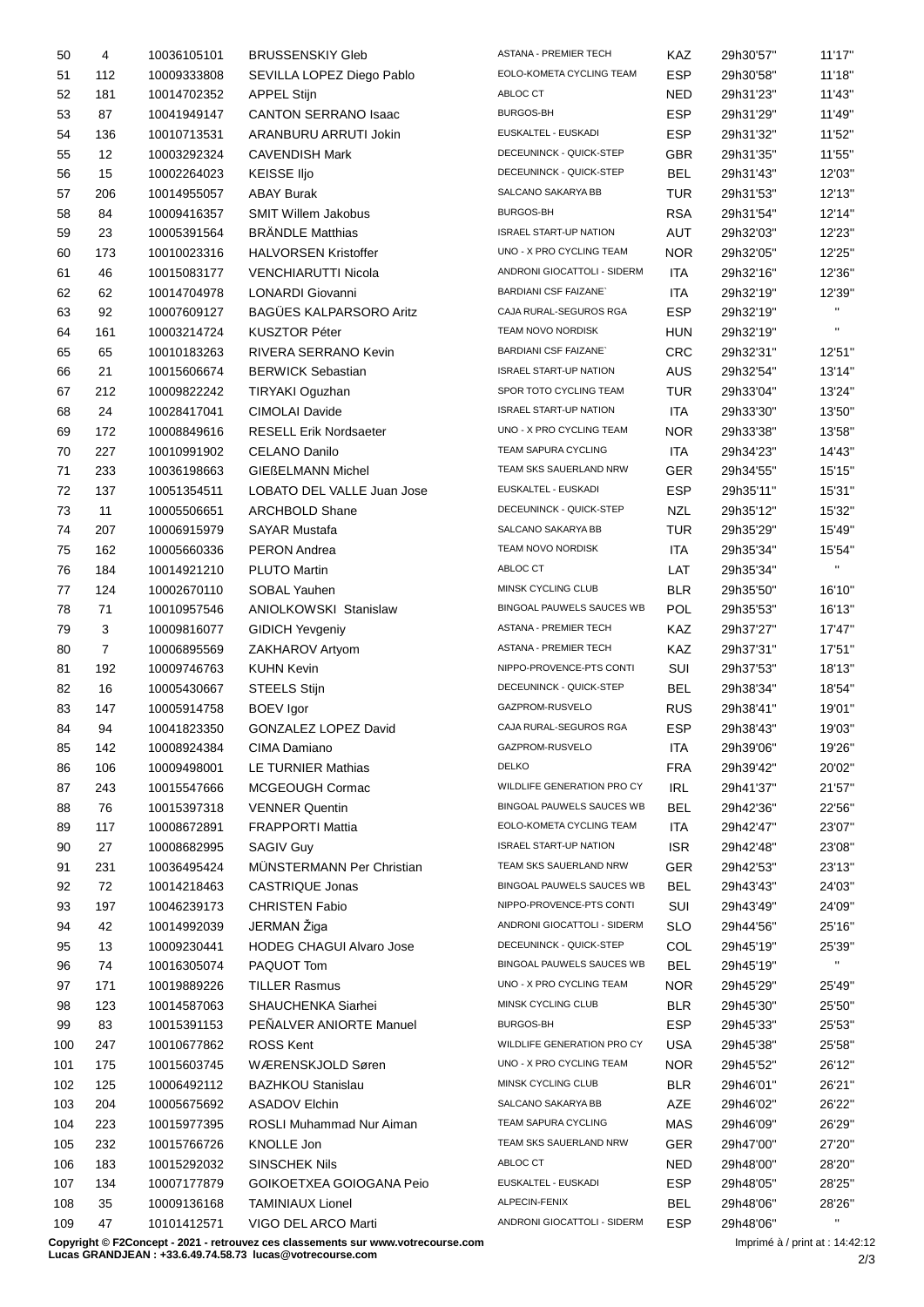| 110 | 244 | 10002724367 | <b>CLARKE Jonathan</b>           | WILDLIFE GENERATION PRO CY  | <b>AUS</b> | 29h48'09" | 28'29"    |
|-----|-----|-------------|----------------------------------|-----------------------------|------------|-----------|-----------|
| 111 | 73  | 10006242841 | <b>DEBIE Sean</b>                | BINGOAL PAUWELS SAUCES WB   | <b>BEL</b> | 29h48'11" | 28'31"    |
| 112 | 224 | 10014384373 | AZMAN Muhammad Zawawi            | TEAM SAPURA CYCLING         | MAS        | 29h48'30" | 28'50"    |
| 113 | 96  | 10008682793 | SAEZ BENITO Hector               | CAJA RURAL-SEGUROS RGA      | <b>ESP</b> | 29h48'59" | 29'19"    |
| 114 | 114 | 10015389234 | RIVI Samuele                     | EOLO-KOMETA CYCLING TEAM    | <b>ITA</b> | 29h49'11" | 29'31"    |
| 115 | 205 | 10006599216 | <b>BOUGLAS Georgios</b>          | SALCANO SAKARYA BB          | <b>GRE</b> | 29h49'49" | 30'09"    |
| 116 | 185 | 10022872984 | DEL GROSSO Bodi                  | ABLOC CT                    | <b>NED</b> | 29h50'21" | 30'41"    |
| 117 | 33  | 10004853014 | <b>MEISEN Marcel</b>             | ALPECIN-FENIX               | <b>GER</b> | 29h50'33" | 30'53"    |
| 118 | 97  | 10043354233 | URBANO FONTIVEROS Carmelo        | CAJA RURAL-SEGUROS RGA      | <b>ESP</b> | 29h50'46" | 31'06"    |
| 119 | 213 | 10053290871 | <b>DOGAN Halil</b>               | SPOR TOTO CYCLING TEAM      | <b>TUR</b> | 29h52'12" | 32'32"    |
| 120 | 214 | 10008705227 | <b>STASH Mamyr</b>               | SPOR TOTO CYCLING TEAM      | <b>RUS</b> | 29h52'49" | 33'09"    |
| 121 | 215 | 10010722726 | YAVUZ Emre                       | SPOR TOTO CYCLING TEAM      | <b>TUR</b> | 29h53'10" | 33'30"    |
| 122 | 186 | 10007295996 | <b>SLIK Ivar</b>                 | ABLOC CT                    | <b>NED</b> | 29h54'34" | 34'54"    |
| 123 | 222 | 10009147282 | ZAKARIA Akmal Hakim              | TEAM SAPURA CYCLING         | MAS        | 29h55'08" | 35'28"    |
| 124 | 103 | 10006875159 | <b>GROSU Eduard-Michael</b>      | <b>DELKO</b>                | ROU        | 29h55'35" | 35'55"    |
| 125 | 122 | 10009049373 | <b>STROKAU Vasili</b>            | MINSK CYCLING CLUB          | <b>BLR</b> | 29h56'06" | 36'26"    |
| 126 | 41  | 10007744220 | <b>MALUCELLI Matteo</b>          | ANDRONI GIOCATTOLI - SIDERM | <b>ITA</b> | 29h56'11" | 36'31"    |
| 127 | 165 | 10007189195 | <b>HENTTALA Joonas</b>           | TEAM NOVO NORDISK           | <b>FIN</b> | 29h56'55" | 37'15"    |
| 128 | 86  | 10014024059 | LOPEZ-COZAR JAIMEZ Juan Antonio  | <b>BURGOS-BH</b>            | <b>ESP</b> | 29h57'43" | 38'03"    |
| 129 | 201 | 10009197301 | <b>BALKAN Onur</b>               | SALCANO SAKARYA BB          | <b>TUR</b> | 29h58'31" | 38'51"    |
| 130 | 77  | 10015338714 | <b>VERCAMST Wesley</b>           | BINGOAL PAUWELS SAUCES WB   | <b>BEL</b> | 29h58'49" | 39'09"    |
| 131 | 195 | 10009394634 | <b>MAMYKIN Matvey</b>            | NIPPO-PROVENCE-PTS CONTI    | <b>RUS</b> | 29h59'13" | 39'33"    |
| 132 | 163 | 10013880882 | POLI Umberto                     | TEAM NOVO NORDISK           | <b>ITA</b> | 30h01'05" | 41'25"    |
| 133 | 14  | 10008706136 | <b>JAKOBSEN Fabio</b>            | DECEUNINCK - QUICK-STEP     | <b>NED</b> | 30h03'13" | 43'33"    |
| 134 | 174 | 10010176900 | <b>MADSEN Frederik Rodenberg</b> | UNO - X PRO CYCLING TEAM    | <b>DEN</b> | 30h03'34" | 43'54"    |
| 135 | 216 | 10008683100 | <b>SAMLI Feritcan</b>            | SPOR TOTO CYCLING TEAM      | <b>TUR</b> | 30h05'29" | 45'49"    |
| 136 | 167 | 10053540546 | PHIPPEN Logan Lakota             | TEAM NOVO NORDISK           | <b>USA</b> | 30h05'56" | 46'16"    |
| 137 | 126 | 10008667538 | <b>SHNYRKO Aliaksei</b>          | MINSK CYCLING CLUB          | <b>BLR</b> | 30h07'39" | 47'59"    |
| 138 | 93  | 10042493357 | ETXEBERRIA AZPILIKUETA Josu      | CAJA RURAL-SEGUROS RGA      | <b>ESP</b> | 30h09'51" | 50'11"    |
| 139 | 127 | 10015979217 | CHARNIAUSKI Ivan                 | MINSK CYCLING CLUB          | <b>BLR</b> | 30h23'36" | 01h03'56' |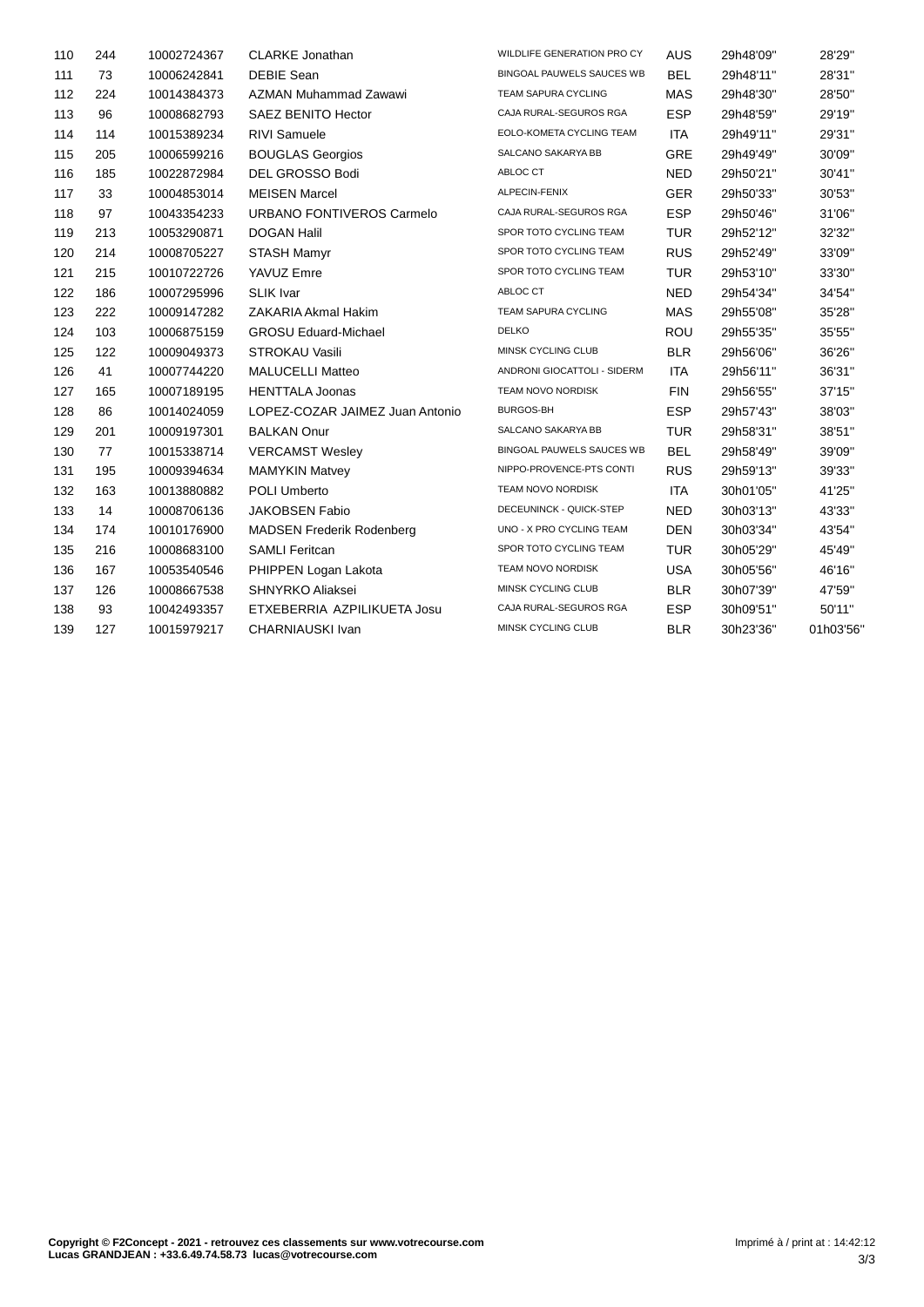

**Date :** 18/04/2021

#### BODRUM - KUSADASI **CLASSEMENT PAR POINTS POINTS CLASSIFICATION**



**Etape - Stage :** 8

#### **Organisateur - Organiser :** TURKISH CYCLING FEDERATION

**Epreuve - Race :** 56th PRESIDENTIAL CYCLING TOUR OF TURKEY

| Rg      | Dos. | Nom Prénom                   | Nat.       | Equipe     | Pts | Bon. | Rg<br><b>Rk</b> | Dos.<br>Bib.   | Nom Prénom<br>Last name First name                    | UCI ID                     | Equipe<br>Team           | Pts            |
|---------|------|------------------------------|------------|------------|-----|------|-----------------|----------------|-------------------------------------------------------|----------------------------|--------------------------|----------------|
|         |      | km 23.4 - Sprint Prime       |            |            |     |      | $\overline{1}$  | 31             | PHILIPSEN Jasper                                      | 10014827543                | <b>AFC</b>               | 101            |
|         |      |                              |            |            |     |      | $\overline{2}$  | 12             | <b>CAVENDISH Mark</b>                                 | 10003292324                | <b>DQT</b>               | 97             |
|         | 105  | <b>FINETTO Mauro</b>         | <b>ITA</b> | <b>DKO</b> | 5   | 3"   | 3               | 22             | <b>GREIPEL André</b>                                  | 10002214311                | <b>ISN</b>               | 74             |
| 2       | 85   | <b>BOL Jetse</b>             | <b>NED</b> | <b>BBH</b> | 3   | 2"   | 4               | 71             | ANIOLKOWSKI Stanislaw                                 | 10010957546                | <b>BWB</b>               | 69             |
|         |      |                              |            |            |     |      | 5               | 173            | <b>HALVORSEN Kristoffer</b>                           | 10010023316                | <b>UXT</b>               | 59             |
| 3       | 31   | PHILIPSEN Jasper             | <b>BEL</b> | <b>AFC</b> | 1   | 1"   | 6               | 62             | <b>LONARDI Giovanni</b>                               | 10014704978                | <b>BCF</b>               | 51             |
|         |      |                              |            |            |     |      | $\overline{7}$  | 113            | <b>ALBANESE Vincenzo</b>                              | 10009505475                | EOK                      | 29             |
| Arrivée |      |                              |            |            |     |      | 8               | 83             | PEÑALVER ANIORTE Manuel                               | 10015391153                | <b>BBH</b>               | 27             |
|         |      |                              |            |            |     |      | 9               | 94             | <b>GONZALEZ LOPEZ David</b>                           | 10041823350                | <b>CJR</b>               | 25             |
|         | 12   | <b>CAVENDISH Mark</b>        | <b>GBR</b> | <b>DQT</b> | 15  | 10"  | 10              | 34             | VINE Jay                                              | 10014868969                | <b>AFC</b>               | 23             |
|         |      |                              |            |            |     |      | 11              | 184            | PLUTO Martin                                          | 10014921210                | <b>ABC</b>               | 20             |
| 2       | 31   | PHILIPSEN Jasper             | <b>BEL</b> | <b>AFC</b> | 14  | 6"   | 12              | 103            | <b>GROSU Eduard-Michael</b>                           | 10006875159                | <b>DKO</b>               | 19             |
| 3       | 173  | <b>HALVORSEN Kristoffer</b>  | <b>NOR</b> | <b>UXT</b> | 13  | 4"   | 13              | 26             | <b>ZABEL Rick</b>                                     | 10007506366                | <b>ISN</b>               | 17             |
| 4       | 22   | <b>GREIPEL André</b>         | <b>GER</b> | <b>ISN</b> | 12  |      | 14              | 107            | <b>DIAZ GALLEGO Jose Manuel</b>                       | 10043045045                | <b>DKO</b>               | 15             |
|         |      |                              |            |            |     |      | 15              | 142            | CIMA Damiano                                          | 10008924384                | GAZ                      | 14             |
| 5       | 62   | <b>LONARDI Giovanni</b>      | <b>ITA</b> | <b>BCF</b> | 11  |      | 16              | 45             | SEPULVEDA Eduardo                                     | 10006564860                | ANS                      | 13             |
| 6       | 113  | <b>ALBANESE Vincenzo</b>     | <b>ITA</b> | <b>EOK</b> | 10  |      | 17              | 91             | GARCIA SOSA Jhojan Orlando                            | 10035195725                | CJR                      | 13             |
| 7       | 71   | <b>ANIOLKOWSKI Stanislaw</b> | POL        | <b>BWB</b> | 9   |      | 18              | 35             | <b>TAMINIAUX Lionel</b>                               | 10009136168                | <b>AFC</b>               | 13             |
|         |      |                              |            |            |     |      | 19              | 177            | JOHANNESSEN Anders Halland                            | 10052439089                | <b>UXT</b>               | 12             |
| 8       | 142  | CIMA Damiano                 | <b>ITA</b> | GAZ        | 8   |      | 20              | 221            | <b>ORKEN Ahmet</b>                                    | 10007508790                | <b>TSC</b>               | 12             |
| 9       | 136  | ARANBURU ARRUTI Jokin        | <b>ESP</b> | <b>EUS</b> | 7   |      | 21              | $\mathbf{1}$   | <b>KUDUS Merhawi</b>                                  | 10008855171                | <b>APT</b>               | 1 <sup>1</sup> |
|         |      |                              |            |            |     |      | 22              | 132            | <b>BRAVO OIARBIDE Garikoitz</b>                       | 10005750161                | <b>EUS</b>               |                |
| 10      | 221  | <b>ORKEN Ahmet</b>           | <b>TUR</b> | <b>TSC</b> | 6   |      | 23              | 46             | <b>VENCHIARUTTI Nicola</b>                            | 10015083177                | ANS                      |                |
| 11      | 162  | <b>PERON</b> Andrea          | <b>ITA</b> | <b>TNN</b> | 5   |      | 24              | 176            | <b>CHARMIG Anthon</b>                                 | 10009825474                | <b>UXT</b>               |                |
| 12      | 94   | <b>GONZALEZ LOPEZ David</b>  | <b>ESP</b> | <b>CJR</b> | 4   |      | 25<br>26        | 115<br>104     | <b>WACKERMANN Luca</b><br><b>FERNANDEZ CRUZ Delio</b> | 10006878795<br>10006142811 | <b>EOK</b><br><b>DKO</b> |                |
|         |      |                              |            |            |     |      | 27              | $\overline{4}$ | <b>BRUSSENSKIY Gleb</b>                               | 10036105101                | <b>APT</b>               |                |
| 13      | 24   | <b>CIMOLAI Davide</b>        | <b>ITA</b> | <b>ISN</b> | 3   |      | 28              | 175            | WÆRENSKJOLD Søren                                     | 10015603745                | <b>UXT</b>               |                |
| 14      | 91   | GARCIA SOSA Jhojan Orlando   | COL        | <b>CJR</b> | 2   |      | 29              | 136            | ARANBURU ARRUTI Jokin                                 | 10010713531                | <b>EUS</b>               |                |
|         |      |                              | <b>NOR</b> | <b>UXT</b> | 1   |      | 30              | 162            | <b>PERON Andrea</b>                                   | 10005660336                | <b>TNN</b>               |                |
| 15      | 175  | WÆRENSKJOLD Søren            |            |            |     |      |                 |                |                                                       |                            |                          |                |

#### **Classement de l'étape - Stage classification Classement général - General classification**

| Rg      |     | Dos. Nom Prénom             | Nat.       | Equipe     | Pts          | Bon. | $\mathsf{Rg}$<br><b>Rk</b> | Dos.<br>Bib.   | Nom Prénom<br>Last name First name                   | UCI ID                     | Equipe<br>Team           | Pts                          |
|---------|-----|-----------------------------|------------|------------|--------------|------|----------------------------|----------------|------------------------------------------------------|----------------------------|--------------------------|------------------------------|
|         |     | km 23.4 - Sprint Prime      |            |            |              |      | $\mathbf{1}$               | 31             | PHILIPSEN Jasper                                     | 10014827543                | <b>AFC</b>               | 101                          |
|         |     |                             |            |            |              |      | $\overline{\mathbf{c}}$    | 12             | <b>CAVENDISH Mark</b>                                | 10003292324                | <b>DQT</b>               | 97                           |
| 1       | 105 | <b>FINETTO Mauro</b>        | ITA        | DKO        | 5            | 3"   | 3                          | 22             | GREIPEL André                                        | 10002214311                | <b>ISN</b>               | 74                           |
| 2       | 85  | <b>BOL Jetse</b>            | <b>NED</b> | <b>BBH</b> | 3            | 2"   | 4<br>5                     | 71<br>173      | ANIOLKOWSKI Stanislaw<br><b>HALVORSEN Kristoffer</b> | 10010957546                | <b>BWB</b><br><b>UXT</b> | 69<br>59                     |
| 3       | 31  | PHILIPSEN Jasper            | BEL        | AFC        | $\mathbf{1}$ | 1"   | 6                          | 62             | <b>LONARDI Giovanni</b>                              | 10010023316<br>10014704978 | <b>BCF</b>               | 51                           |
|         |     |                             |            |            |              |      | $\overline{7}$             | 113            | <b>ALBANESE Vincenzo</b>                             | 10009505475                | <b>EOK</b>               | 29                           |
|         |     |                             |            |            |              |      | 8                          | 83             | PEÑALVER ANIORTE Manuel                              | 10015391153                | BBH                      | 27                           |
| Arrivée |     |                             |            |            |              |      | 9                          | 94             | GONZALEZ LOPEZ David                                 | 10041823350                | <b>CJR</b>               | 25                           |
| 1       | 12  | <b>CAVENDISH Mark</b>       | GBR        | <b>DQT</b> | 15           | 10"  | 10                         | 34             | VINE Jay                                             | 10014868969                | <b>AFC</b>               | 23                           |
|         |     |                             |            |            |              |      | 11                         | 184            | PLUTO Martin                                         | 10014921210                | ABC                      | 20                           |
| 2       | 31  | PHILIPSEN Jasper            | <b>BEL</b> | <b>AFC</b> | 14           | 6"   | 12                         | 103            | <b>GROSU Eduard-Michael</b>                          | 10006875159                | <b>DKO</b>               | 19                           |
| 3       | 173 | <b>HALVORSEN Kristoffer</b> | <b>NOR</b> | <b>UXT</b> | 13           | 4"   | 13                         | 26             | <b>ZABEL Rick</b>                                    | 10007506366                | <b>ISN</b>               | 17                           |
| 4       | 22  | <b>GREIPEL André</b>        | GER        | <b>ISN</b> | 12           |      | 14<br>15                   | 107<br>142     | DIAZ GALLEGO Jose Manuel<br>CIMA Damiano             | 10043045045                | <b>DKO</b><br>GAZ        | 15                           |
| 5       | 62  | LONARDI Giovanni            | ITA        | <b>BCF</b> | 11           |      | 16                         | 45             | SEPULVEDA Eduardo                                    | 10008924384<br>10006564860 | ANS                      | 14<br>13                     |
|         |     |                             |            |            |              |      | 17                         | 91             | GARCIA SOSA Jhojan Orlando                           | 10035195725                | <b>CJR</b>               | 13                           |
| 6       | 113 | <b>ALBANESE Vincenzo</b>    | ITA        | EOK        | 10           |      | 18                         | 35             | <b>TAMINIAUX Lionel</b>                              | 10009136168                | AFC                      | 13                           |
| 7       | 71  | ANIOLKOWSKI Stanislaw       | <b>POL</b> | <b>BWB</b> | 9            |      | 19                         | 177            | JOHANNESSEN Anders Halland                           | 10052439089                | <b>UXT</b>               | 12                           |
| 8       | 142 | CIMA Damiano                | ITA        | GAZ        | 8            |      | 20                         | 221            | <b>ORKEN Ahmet</b>                                   | 10007508790                | <b>TSC</b>               | 12                           |
|         | 136 | ARANBURU ARRUTI Jokin       | <b>ESP</b> | <b>EUS</b> | 7            |      | 21                         | $\mathbf{1}$   | <b>KUDUS Merhawi</b>                                 | 10008855171                | APT                      | 10                           |
| 9       |     |                             |            |            |              |      | 22                         | 132            | <b>BRAVO OIARBIDE Garikoitz</b>                      | 10005750161                | EUS                      | 9                            |
| 10      | 221 | <b>ORKEN Ahmet</b>          | <b>TUR</b> | TSC        | 6            |      | 23                         | 46             | VENCHIARUTTI Nicola                                  | 10015083177                | ANS                      | 9                            |
| 11      | 162 | <b>PERON</b> Andrea         | ITA        | <b>TNN</b> | 5            |      | 24                         | 176            | <b>CHARMIG Anthon</b>                                | 10009825474                | <b>UXT</b>               | 9                            |
| 12      | 94  | <b>GONZALEZ LOPEZ David</b> | <b>ESP</b> | <b>CJR</b> | 4            |      | 25<br>26                   | 115<br>104     | <b>WACKERMANN Luca</b><br>FERNANDEZ CRUZ Delio       | 10006878795<br>10006142811 | EOK<br><b>DKO</b>        | 9<br>8                       |
|         |     |                             |            |            |              |      | 27                         | $\overline{4}$ | <b>BRUSSENSKIY Gleb</b>                              | 10036105101                | APT                      | 8                            |
| 13      | 24  | <b>CIMOLAI Davide</b>       | ITA        | <b>ISN</b> | 3            |      | 28                         | 175            | WÆRENSKJOLD Søren                                    | 10015603745                | UXT                      | 8                            |
| 14      | 91  | GARCIA SOSA Jhojan Orlando  | COL        | <b>CJR</b> | 2            |      | 29                         | 136            | ARANBURU ARRUTI Jokin                                | 10010713531                | <b>EUS</b>               | 7                            |
| 15      | 175 | WÆRENSKJOLD Søren           | <b>NOR</b> | <b>UXT</b> | 1            |      | 30                         | 162            | PERON Andrea                                         | 10005660336                | <b>TNN</b>               | 7                            |
|         |     |                             |            |            |              |      | 31                         | 147            | <b>BOEV</b> Igor                                     | 10005914758                | GAZ                      | $\overline{7}$               |
|         |     |                             |            |            |              |      | 32                         | 143            | <b>NYCH Artem</b>                                    | 10008687847                | GAZ                      | 6                            |
|         |     |                             |            |            |              |      | 33                         | 105            | FINETTO Mauro                                        | 10002926552                | <b>DKO</b>               | 5                            |
|         |     |                             |            |            |              |      | 34                         | 124            | SOBAL Yauhen                                         | 10002670110                | <b>MCC</b>               | 5                            |
|         |     |                             |            |            |              |      | 35                         | $\overline{7}$ | ZAKHAROV Artyom                                      | 10006895569                | APT                      | 5                            |
|         |     |                             |            |            |              |      | 36<br>37                   | 223<br>73      | ROSLI Muhammad Nur Aiman<br><b>DEBIE Sean</b>        | 10015977395<br>10006242841 | <b>TSC</b><br><b>BWB</b> | 5<br>5                       |
|         |     |                             |            |            |              |      | 38                         | 137            | LOBATO DEL VALLE Juan Jose                           | 10051354511                | EUS                      | 5                            |
|         |     |                             |            |            |              |      | 39                         | 185            | DEL GROSSO Bodi                                      | 10022872984                | ABC                      | 5                            |
|         |     |                             |            |            |              |      | 40                         | 85             | <b>BOL Jetse</b>                                     | 10048454413                | BBH                      | $\sqrt{4}$                   |
|         |     |                             |            |            |              |      | 41                         | 77             | <b>VERCAMST Wesley</b>                               | 10015338714                | <b>BWB</b>               | 4                            |
|         |     |                             |            |            |              |      | 42                         | 5              | ROMO OLIVER Javier                                   | 10107186192                | <b>APT</b>               | 3                            |
|         |     |                             |            |            |              |      | 43                         | 194            | <b>TRACZ Szymon</b>                                  | 10015093281                | <b>NIP</b>               | 3                            |
|         |     |                             |            |            |              |      | 44                         | 24             | CIMOLAI Davide                                       | 10028417041                | <b>ISN</b>               | 3                            |
|         |     |                             |            |            |              |      | 45                         | 227<br>3       | CELANO Danilo                                        | 10010991902                | <b>TSC</b>               | 3                            |
|         |     |                             |            |            |              |      | 46<br>47                   | 247            | <b>GIDICH Yevgeniy</b><br>ROSS Kent                  | 10009816077<br>10010677862 | APT<br>WGC               | 3<br>3                       |
|         |     |                             |            |            |              |      | 48                         | 186            | SLIK Ivar                                            | 10007295996                | ABC                      | 3                            |
|         |     |                             |            |            |              |      | 49                         | 245            | <b>HOEHN Alex</b>                                    | 10012493479                | WGC                      | $\overline{\mathbf{c}}$      |
|         |     |                             |            |            |              |      | 50                         | 133            | AZURMENDI SAGASTIBELTZA Ibai                         | 10013749631                | <b>EUS</b>               | $\overline{\mathbf{c}}$      |
|         |     |                             |            |            |              |      | 51                         | 202            | <b>BUTS Vitaliy</b>                                  | 10003260190                | SBB                      | $\overline{\mathbf{c}}$      |
|         |     |                             |            |            |              |      | 52                         | $\overline{2}$ | CONTRERAS PINZON Rodrigo                             | 10009360783                | APT                      | $\mathbf{1}$                 |
|         |     |                             |            |            |              |      | 53                         | 44             | <b>RUMAC Josip</b>                                   | 10007822729                | ANS                      | 1                            |
|         |     |                             |            |            |              |      | 54                         | 106            | LE TURNIER Mathias                                   | 10009498001                | DKO                      | $\mathbf{1}$                 |
|         |     |                             |            |            |              |      | 55                         | 125            | BAZHKOU Stanislau                                    | 10006492112                | <b>MCC</b>               | $\mathbf{1}$                 |
|         |     |                             |            |            |              |      | 56                         | 134            | GOIKOETXEA GOIOGANA Peio                             | 10007177879                | <b>EUS</b>               | 1                            |
|         |     |                             |            |            |              |      | 57<br>58                   | 33<br>222      | <b>MEISEN Marcel</b><br>ZAKARIA Akmal Hakim          | 10004853014<br>10009147282 | AFC<br><b>TSC</b>        | $\mathbf{1}$<br>$\mathbf{1}$ |
|         |     |                             |            |            |              |      | 59                         | 167            | PHIPPEN Logan Lakota                                 | 10053540546                | <b>TNN</b>               | -3                           |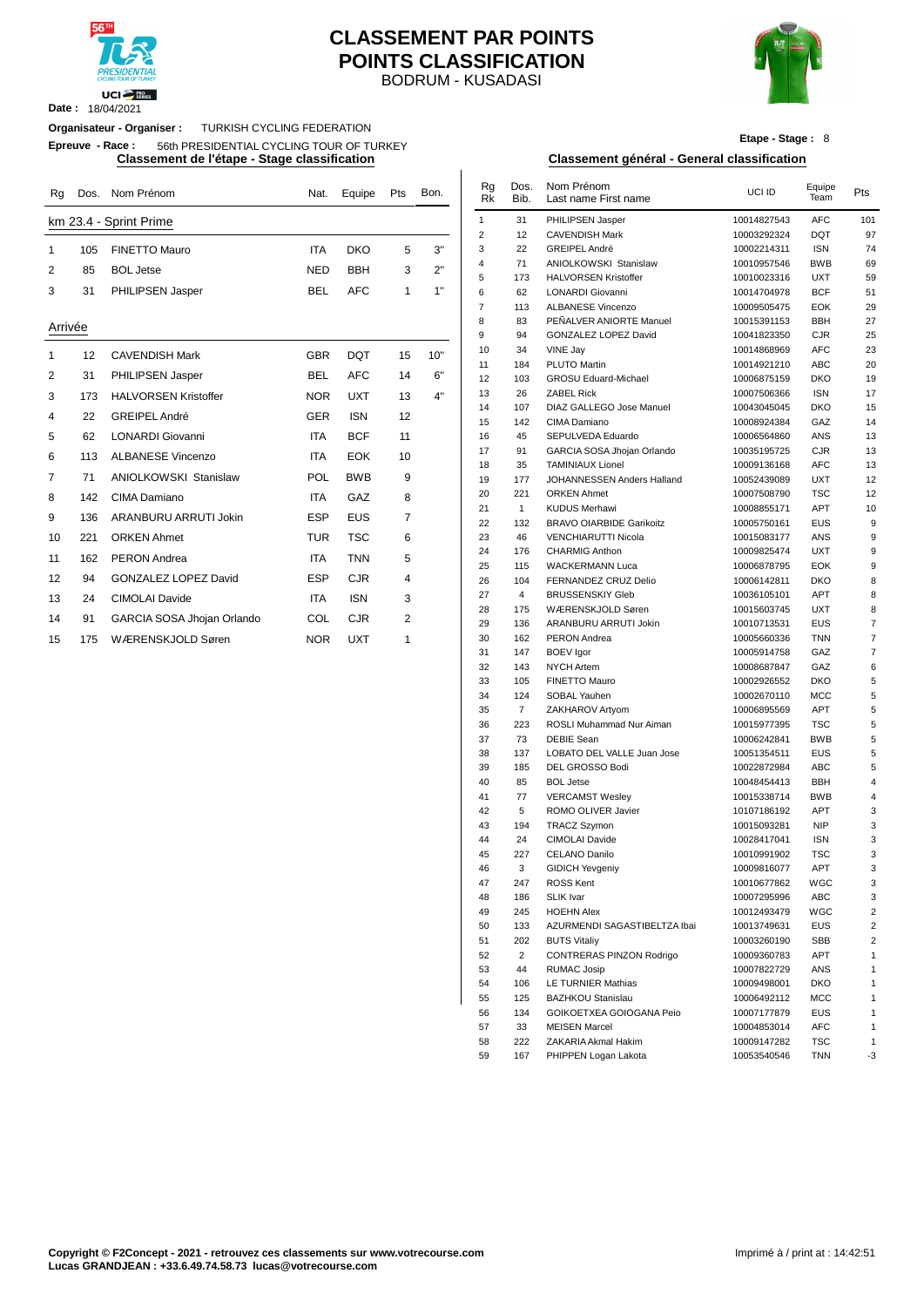

#### **MEILLEUR GRIMPEUR MOUNTAIN CLASSIFICATION**



BODRUM - KUSADASI

#### **Organisateur - Organiser : TURKISH CYCLING FEDERATION**

#### $E$ preuve  $-$  **Race** : 56th PRESIDENTIAL CYCLING TOUR OF TURKEY

#### **Classement de l'étape - Stage classification Classement général - General classification**

| Rg<br>Rk      | Dos.<br><b>Bib</b> | Nom Prénom<br>Last name First name | Nat.       | Equipe<br>Team | Pts            | Bon. | Rg<br>Rk       | Dos<br><b>Bib</b> |
|---------------|--------------------|------------------------------------|------------|----------------|----------------|------|----------------|-------------------|
|               |                    | km 42.6 - Mountain Prime - CAT 3   |            |                |                |      | 1              | 202               |
| 1             | 202                | <b>BUTS Vitaliy</b>                | <b>UKR</b> | <b>SBB</b>     | 3              |      | 2              | 227               |
| $\mathcal{P}$ | 227                | CELANO Danilo                      | <b>ITA</b> | TSC            | $\overline{2}$ |      | 3              | 63                |
| 3             | 63                 | <b>MAESTRI Mirco</b>               | <b>ITA</b> | <b>BCF</b>     | 1              |      | 4              | 34                |
|               |                    |                                    |            |                |                |      | 5              | 107               |
|               |                    | km 141.3 - Mountain Prime - CAT 2  |            |                |                |      | 6              | 46                |
| 1             | 227                | CELANO Danilo                      | <b>ITA</b> | <b>TSC</b>     | 5              |      | $\overline{7}$ | 111               |
| 2             | 91                 | GARCIA SOSA Jhojan Orlando         | COL        | <b>CJR</b>     | 3              |      | 8              | 91                |
| 3             | 5                  | ROMO OLIVER Javier                 | <b>ESP</b> | <b>APT</b>     | $\overline{2}$ |      | 9              | 66                |
| 4             | 187                | <b>WEULINK Meindert</b>            | <b>NED</b> | ABC            | 1              |      | 10             | 1                 |

| Etape - Stage: 8 |  |
|------------------|--|
|------------------|--|

| uvv .<br><b>JOILLINE OLD LITTLE OT OLINO TOOK OF TURKET</b> |            |                |                |      |                |              |                                             | Liape Jiaye. 0 |                |                         |
|-------------------------------------------------------------|------------|----------------|----------------|------|----------------|--------------|---------------------------------------------|----------------|----------------|-------------------------|
| Classement de l'étape - Stage classification                |            |                |                |      |                |              | Classement général - General classification |                |                |                         |
| Nom Prénom<br>Last name First name                          | Nat.       | Equipe<br>Team | Pts            | Bon. | Rg<br>RK       | <b>Bib</b>   | Dos. Nom Prénom<br>Last name First name     | UCI ID         | Equipe<br>Team | Pts                     |
| <b>Mountain Prime - CAT 3</b>                               |            |                |                |      | $\mathbf{1}$   | 202          | <b>BUTS Vitaliy</b>                         | 10003260190    | <b>SBB</b>     | 25                      |
| <b>BUTS Vitaliy</b>                                         | <b>UKR</b> | <b>SBB</b>     | 3              |      | $\overline{2}$ | 227          | CELANO Danilo                               | 10010991902    | <b>TSC</b>     | 22                      |
| CELANO Danilo                                               | <b>ITA</b> | <b>TSC</b>     | 2              |      | 3              | 63           | <b>MAESTRI Mirco</b>                        | 10006684896    | <b>BCF</b>     | 11                      |
| MAESTRI Mirco                                               | <b>ITA</b> | <b>BCF</b>     | 1              |      | 4              | 34           | VINE Jay                                    | 10014868969    | <b>AFC</b>     | 11                      |
|                                                             |            |                |                |      | 5              | 107          | DIAZ GALLEGO Jose Manuel                    | 10043045045    | <b>DKO</b>     | 10                      |
| Mountain Prime - CAT 2                                      |            |                |                |      | 6              | 46           | <b>VENCHIARUTTI Nicola</b>                  | 10015083177    | ANS            | 8                       |
| CELANO Danilo                                               | ITA        | <b>TSC</b>     | 5              |      | $\overline{7}$ | 111          | <b>GAVAZZI Francesco</b>                    | 10003200475    | EOK            | 8                       |
| GARCIA SOSA Jhojan Orlando                                  | COL        | <b>CJR</b>     | 3              |      | 8              | 91           | GARCIA SOSA Jhojan Orlando                  | 10035195725    | <b>CJR</b>     | 7                       |
| ROMO OLIVER Javier                                          | <b>ESP</b> | APT            | $\overline{2}$ |      | 9              | 66           | <b>TONELLI Alessandro</b>                   | 10007527786    | <b>BCF</b>     | 7                       |
| WEULINK Meindert                                            | <b>NED</b> | ABC            | 1              |      | 10             | $\mathbf{1}$ | <b>KUDUS Merhawi</b>                        | 10008855171    | <b>APT</b>     | 6                       |
|                                                             |            |                |                |      | 11             | 131          | <b>IRIZAR LASKURAIN Julen</b>               | 10011227530    | <b>EUS</b>     | 6                       |
|                                                             |            |                |                |      | 12             | 45           | SEPULVEDA Eduardo                           | 10006564860    | ANS            | 5                       |
|                                                             |            |                |                |      | 13             | 23           | <b>BRÄNDLE Matthias</b>                     | 10005391564    | <b>ISN</b>     | 5                       |
|                                                             |            |                |                |      | 14             | 67           | ZOCCARATO Samuele                           | 10015135620    | <b>BCF</b>     | 4                       |
|                                                             |            |                |                |      | 15             | 223          | ROSLI Muhammad Nur Aiman                    | 10015977395    | <b>TSC</b>     | 3                       |
|                                                             |            |                |                |      | 16             | 186          | <b>SLIK</b> Ivar                            | 10007295996    | ABC            | 3                       |
|                                                             |            |                |                |      | 17             | 177          | JOHANNESSEN Anders Halland                  | 10052439089    | <b>UXT</b>     | 3                       |
|                                                             |            |                |                |      | 18             | 75           | <b>SUTER Joel</b>                           | 10015160171    | <b>BWB</b>     | 3                       |
|                                                             |            |                |                |      | 19             | 187          | <b>WEULINK Meindert</b>                     | 10015439249    | ABC            | 3                       |
|                                                             |            |                |                |      | 20             | 243          | MCGEOUGH Cormac                             | 10015547666    | WGC            | 3                       |
|                                                             |            |                |                |      | 21             | 5            | ROMO OLIVER Javier                          | 10107186192    | <b>APT</b>     | 2                       |
|                                                             |            |                |                |      | 22             | 135          | <b>BALLARIN MANSO Iker</b>                  | 10042380694    | <b>EUS</b>     | 2                       |
|                                                             |            |                |                |      | 23             | 125          | <b>BAZHKOU Stanislau</b>                    | 10006492112    | <b>MCC</b>     | $\overline{\mathbf{c}}$ |
|                                                             |            |                |                |      | 24             | 73           | <b>DEBIE Sean</b>                           | 10006242841    | BWB            | 2                       |
|                                                             |            |                |                |      | 25             | 163          | POLI Umberto                                | 10013880882    | <b>TNN</b>     | 2                       |
|                                                             |            |                |                |      | 26             | 104          | FERNANDEZ CRUZ Delio                        | 10006142811    | <b>DKO</b>     | 1                       |
|                                                             |            |                |                |      | 27             | 247          | <b>ROSS Kent</b>                            | 10010677862    | WGC            | 1                       |
|                                                             |            |                |                |      | 28             | 183          | <b>SINSCHEK Nils</b>                        | 10015292032    | ABC            | 1                       |
|                                                             |            |                |                |      | 29             | 93           | ETXEBERRIA AZPILIKUETA Josu                 | 10042493357    | CJR            | 1                       |
|                                                             |            |                |                |      | 30             | 167          | PHIPPEN Logan Lakota                        | 10053540546    | <b>TNN</b>     | $-2$                    |
|                                                             |            |                |                |      |                |              |                                             |                |                |                         |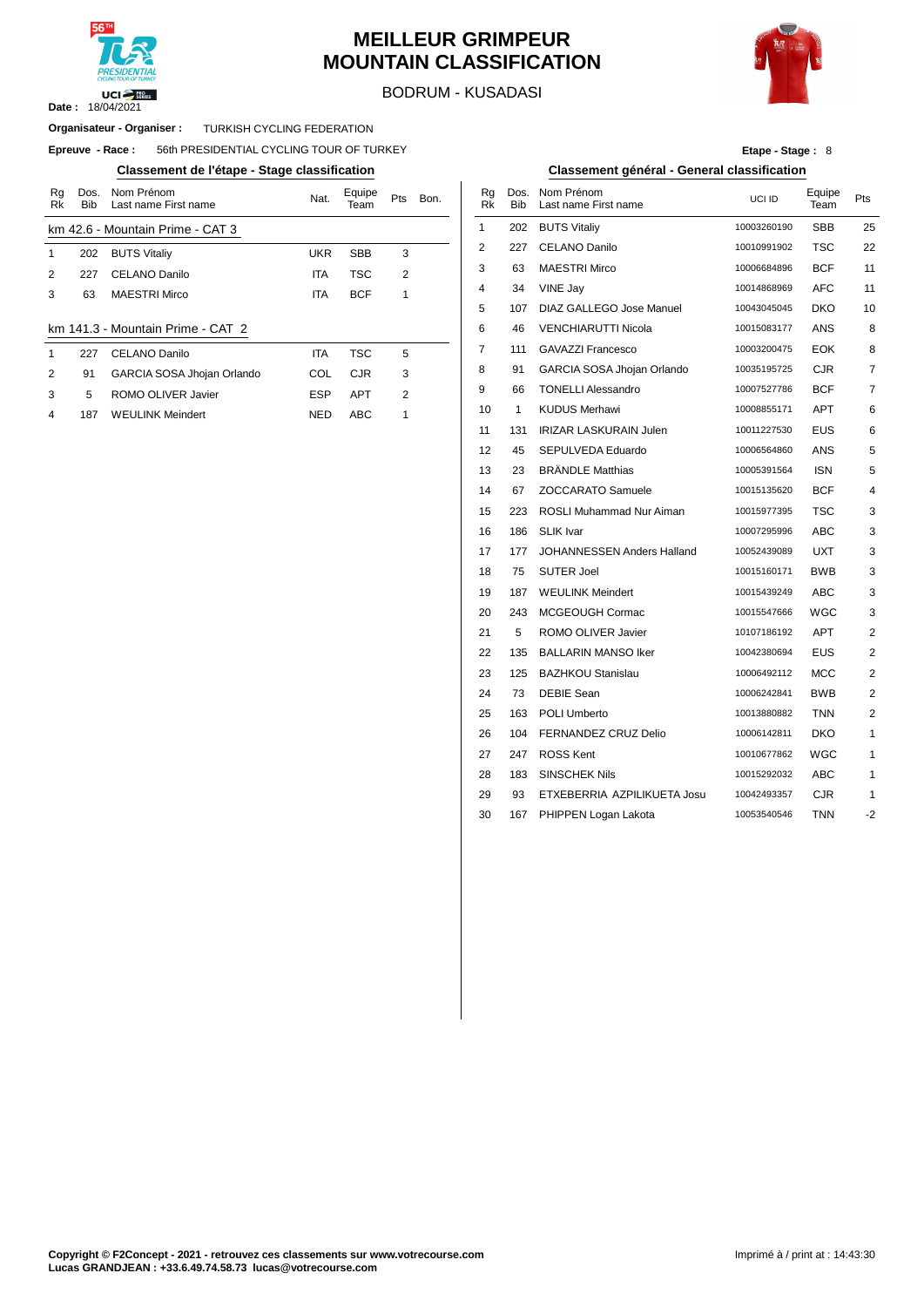

### **Beauties of Turkey Sprint**

BODRUM - KUSADASI

18/04/2021 **Date :**

#### TURKISH CYCLING FEDERATION **Organisateur - Organiser :**

**Epreuve - Race: 56th PRESIDENTIAL CYCLING TOUR OF TURKEY** 

| Ra<br>Rk | Dos.<br><b>Bib</b> | Nom Prénom<br>Last name First name   | Nat.       | Equipe<br>Геаm | Pts | Bon. | Ra<br>Rk | Bib | Dos. Nom Prénom<br>Last name Fir |
|----------|--------------------|--------------------------------------|------------|----------------|-----|------|----------|-----|----------------------------------|
|          |                    | km 123.1 - Beauties of Turkey Sprint |            |                |     |      |          | 186 | SLIK Ivar                        |
|          | 73                 | DEBIE Sean                           | <b>BEL</b> | <b>BWB</b>     | 5   |      |          | 73  | DEBIE Sean                       |
| 2        | 104                | FERNANDEZ CRUZ Delio                 | <b>ESP</b> | DKO            | 3   |      | 3        | 131 | <b>IRIZAR LASK</b>               |
|          | 241                | <b>TVETCOV Serghei</b>               | ROU        | WGC            |     | 0    |          | 46  | <b>VENCHIARU</b>                 |



**EUCI** 

#### **Classement de l'étape - Stage classification Classement général - General classification**

| Nom Prénom<br>Last name First name | Nat.       | Equipe<br>Team | Pts | Bon.     | Rg<br>Rk | Dos.<br><b>Bib</b> | Nom Prénom<br>Last name First name | N° licence UCI<br><b>UCI Code</b> | Equipe<br>Team | Pts |
|------------------------------------|------------|----------------|-----|----------|----------|--------------------|------------------------------------|-----------------------------------|----------------|-----|
| <b>Beauties of Turkey Sprint</b>   |            |                |     |          | 1        | 186                | <b>SLIK Ivar</b>                   |                                   | <b>ABC</b>     | 13  |
| <b>DEBIE Sean</b>                  | <b>BEL</b> | <b>BWB</b>     | 5   | $\Omega$ | 2        | 73                 | <b>DEBIE Sean</b>                  |                                   | <b>BWB</b>     | 10  |
| FERNANDEZ CRUZ Delio               | <b>ESP</b> | <b>DKO</b>     | 3   | 0        | 3        | 131                | <b>IRIZAR LASKURAIN Julen</b>      |                                   | <b>EUS</b>     | 5   |
| <b>TVETCOV Serghei</b>             | <b>ROU</b> | WGC            | 1   | 0        | 4        | 46                 | <b>VENCHIARUTTI Nicola</b>         |                                   | ANS            | 5   |
|                                    |            |                |     |          | 5        | 7                  | ZAKHAROV Artyom                    |                                   | <b>APT</b>     | 5   |
|                                    |            |                |     |          | 6        | 183                | <b>SINSCHEK Nils</b>               |                                   | ABC            | 5   |
|                                    |            |                |     |          | 7        | 104                | FERNANDEZ CRUZ Delio               |                                   | <b>DKO</b>     | 3   |
|                                    |            |                |     |          | 8        | 75                 | <b>SUTER Joel</b>                  |                                   | <b>BWB</b>     | 3   |
|                                    |            |                |     |          | 9        | 67                 | <b>ZOCCARATO Samuele</b>           |                                   | <b>BCF</b>     | 3   |
|                                    |            |                |     |          | 10       | 111                | <b>GAVAZZI Francesco</b>           |                                   | <b>EOK</b>     | 3   |
|                                    |            |                |     |          | 11       | 135                | <b>BALLARIN MANSO Iker</b>         |                                   | <b>EUS</b>     | 3   |
|                                    |            |                |     |          | 12       | 247                | <b>ROSS Kent</b>                   |                                   | <b>WGC</b>     | 3   |
|                                    |            |                |     |          | 13       | 86                 | LOPEZ-COZAR JAIMEZ Juan Antonio    |                                   | <b>BBH</b>     | 3   |
|                                    |            |                |     |          | 14       | 66                 | <b>TONELLI Alessandro</b>          |                                   | <b>BCF</b>     | 1   |
|                                    |            |                |     |          | 15       | 187                | <b>WEULINK Meindert</b>            |                                   | ABC            | 1   |
|                                    |            |                |     |          | 16       | 241                | <b>TVETCOV Serghei</b>             |                                   | <b>WGC</b>     | 1   |
|                                    |            |                |     |          | 17       | 212                | TIRYAKI Oguzhan                    |                                   | <b>STC</b>     | 1   |
|                                    |            |                |     |          | 18       | 42                 | JERMAN Žiga                        |                                   | ANS            | 1   |
|                                    |            |                |     |          | 19       | 125                | <b>BAZHKOU Stanislau</b>           |                                   | <b>MCC</b>     | 1   |
|                                    |            |                |     |          | 20       | 114                | <b>RIVI Samuele</b>                |                                   | <b>EOK</b>     | 1   |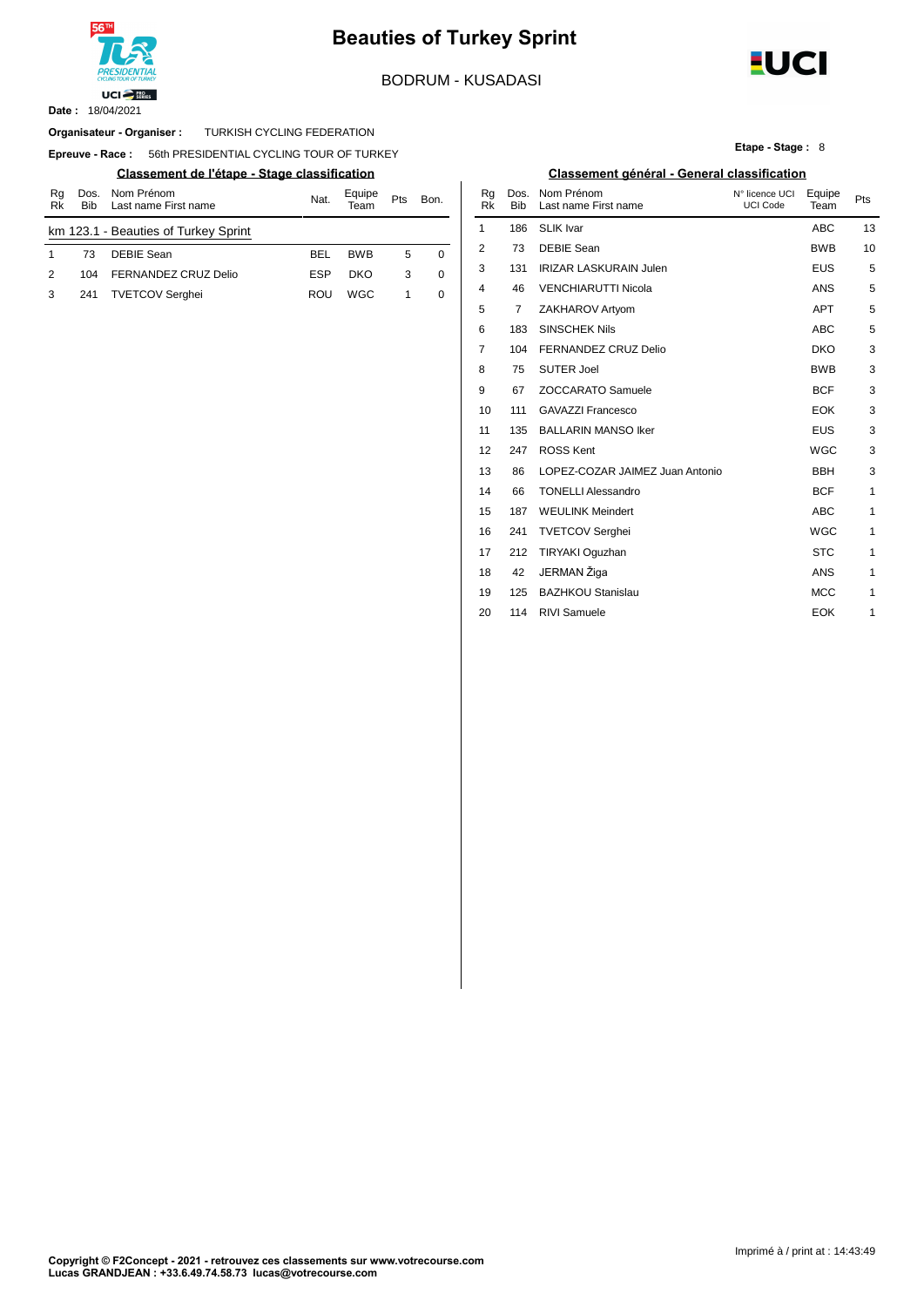

#### **CLASSEMENT PAR EQUIPE - TEAM CLASSIFICATION**

BODRUM - KUSADASI

l,



**Etape - Stage :** 8

**Date :** 18/04/2021

#### **Organisateur - Organiser :** TURKISH CYCLING FEDERATION

**Epreuve - Race :** 56th PRESIDENTIAL CYCLING TOUR OF TURKEY

| Rg<br>Rk | Equipe<br>Team                                     | Temps<br>Time | Ecart<br>Gap |
|----------|----------------------------------------------------|---------------|--------------|
| 1        | UNO - X PRO CYCLING TEAM<br>173 - 175 - 176        | 10h13'54"     |              |
| 2        | <b>ISRAEL START-UP NATION</b><br>22 - 24 - 25      | 10h13'54"     |              |
| 3        | <b>BARDIANI CSF FAIZANE</b><br>$62 - 67 - 64$      | 10h13'54"     |              |
| 4        | CAJA RURAL-SEGUROS RGA<br>94 - 91 - 92             | 10h13'54"     |              |
| 5        | EUSKALTEL - EUSKADI<br>136 - 137 - 132             | 10h13'54"     |              |
| 6        | <b>DELKO</b><br>107 - 105 - 104                    | 10h13'54"     |              |
| 7        | ASTANA - PREMIER TECH<br>$1 - 5 - 4$               | 10h13'54"     |              |
| 8        | GAZPROM-RUSVELO<br>142 - 143 - 145                 | 10h13'54"     |              |
| 9        | <b>TEAM NOVO NORDISK</b><br>162 - 161 - 164        | 10h13'54"     |              |
| 10       | EOLO-KOMETA CYCLING TEAM<br>113 - 111 - 115        | 10h13'54"     |              |
| 11       | ANDRONI GIOCATTOLI - SIDERMEC<br>45 - 46 - 44      | 10h13'54"     |              |
| 12       | ABLOC CT<br>187 - 182 - 181                        | 10h13'54"     |              |
| 13       | TEAM SAPURA CYCLING<br>221 - 225 - 226             | 10h14'07"     | 13"          |
| 14       | <b>BURGOS-BH</b><br>85 - 81 - 84                   | 10h14'07"     | 13"          |
| 15       | NIPPO-PROVENCE-PTS CONTI<br>192 - 194 - 191        | 10h14'29"     | 35"          |
| 16       | <b>BINGOAL PAUWELS SAUCES WB</b><br>$71 - 75 - 74$ | 10h15'13"     | 01'19"       |
| 17       | DECEUNINCK - QUICK-STEP<br>$12 - 11 - 15$          | 10h16'02"     | 02'08"       |
| 18       | <b>MINSK CYCLING CLUB</b><br>123 - 124 - 121       | 10h16'16"     | 02'22"       |
| 19       | SPOR TOTO CYCLING TEAM<br>217 - 211 - 212          | 10h17'09"     | 03'15"       |
| 20       | WILDLIFE GENERATION PRO CYCLING<br>245 - 241 - 247 | 10h18'19"     | 04'25"       |
| 21       | SALCANO SAKARYA BB<br>202 - 206 - 204              | 10h20'24"     | 06'30"       |
| 22       | TEAM SKS SAUERLAND NRW<br>233 - 231 - 232          | 10h21'09"     | 07'15"       |
| 23       | ALPECIN-FENIX<br>$31 - 34 - 35$                    | 10h24'07"     | 10'13"       |

#### **Classement de l'étape - Stage classification Classement général - Général classification**

| Rg<br>Rk | Equipe<br>Team                  | Temps<br>Time | Ecart<br>Gap |
|----------|---------------------------------|---------------|--------------|
| 1        | <b>DELKO</b>                    | 88h01'14"     |              |
| 2        | ASTANA - PREMIER TECH           | 88h02'18"     | 01'04"       |
| 3        | GAZPROM-RUSVELO                 | 88h05'11"     | 03'57"       |
| 4        | EUSKALTEL - EUSKADI             | 88h06'39"     | 05'25"       |
| 5        | <b>BARDIANI CSF FAIZANE'</b>    | 88h07'16"     | 06'02"       |
| 6        | EOLO-KOMETA CYCLING TEAM        | 88h10'01"     | 08'47"       |
| 7        | <b>ISRAEL START-UP NATION</b>   | 88h10'48"     | 09'34"       |
| 8        | BURGOS-BH                       | 88h11'31"     | 10'17"       |
| 9        | UNO - X PRO CYCLING TEAM        | 88h12'34"     | 11'20"       |
| 10       | ANDRONI GIOCATTOLI - SIDERMEC   | 88h13'05"     | 11'51"       |
| 11       | <b>TEAM SAPURA CYCLING</b>      | 88h13'51"     | 12'37"       |
| 12       | CAJA RURAL-SEGUROS RGA          | 88h17'23"     | 16'09"       |
| 13       | ABLOC CT                        | 88h17'44"     | 16'30"       |
| 14       | SPOR TOTO CYCLING TEAM          | 88h19'09"     | 17'55"       |
| 15       | BINGOAL PAUWELS SAUCES WB       | 88h22'50"     | 21'36"       |
| 16       | SALCANO SAKARYA BB              | 88h23'31"     | 22'17"       |
| 17       | NIPPO-PROVENCE-PTS CONTI        | 88h25'27"     | 24'13"       |
| 18       | WILDLIFE GENERATION PRO CYCLING | 88h26'19"     | 25'05"       |
| 19       | TEAM NOVO NORDISK               | 88h32'52"     | 31'38"       |
| 20       | ALPECIN-FENIX                   | 88h33'30"     | 32'16"       |
| 21       | DECEUNINCK - QUICK-STEP         | 88h36'21"     | 35'07"       |
| 22       | <b>MINSK CYCLING CLUB</b>       | 88h38'21"     | 37'07"       |
| 23       | <b>TEAM SKS SAUERLAND NRW</b>   | 88h54'22"     | 53'08"       |